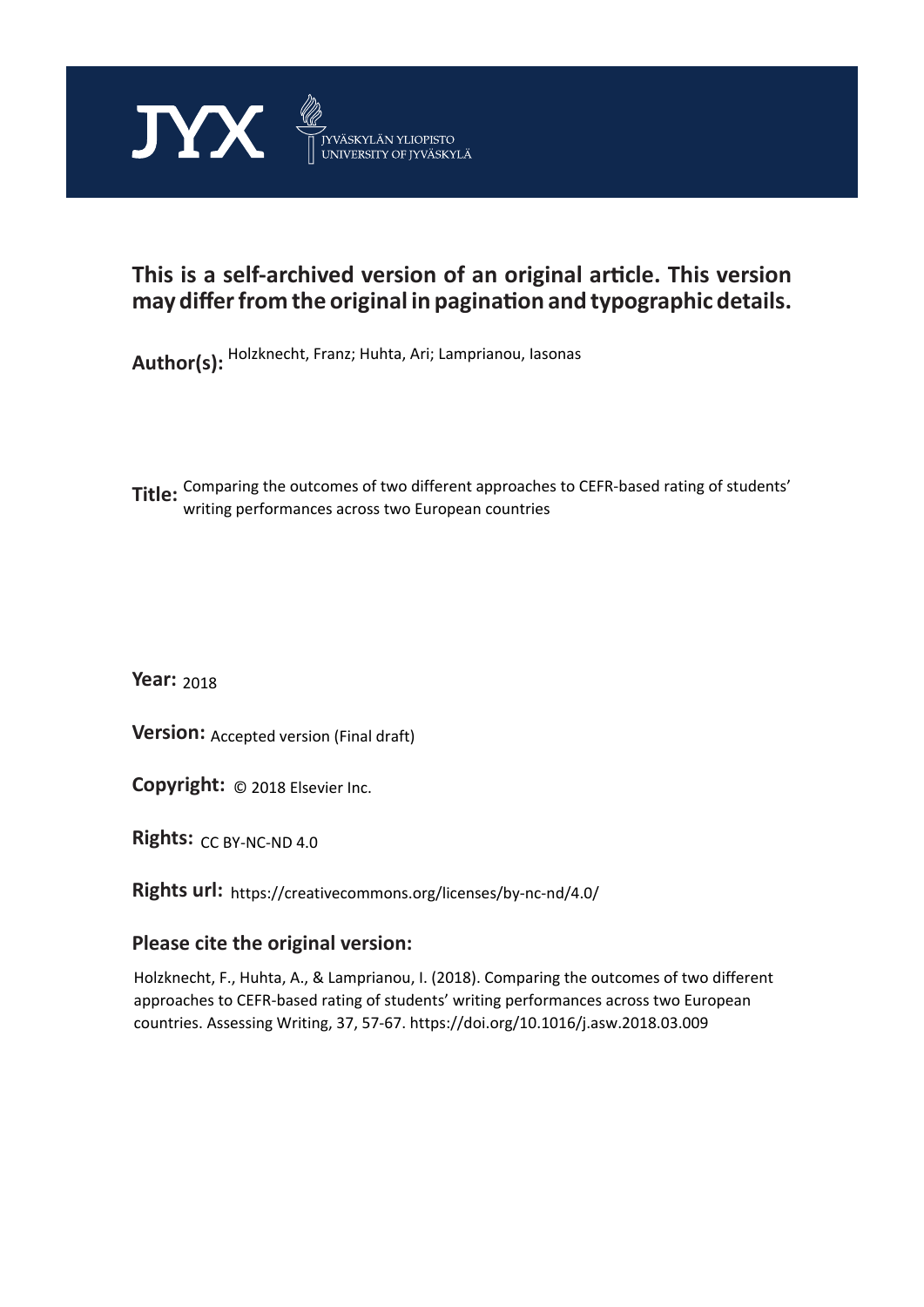**Comparing the outcomes of two different approaches to CEFR-based rating of students' writing performances across two European countries**

## **Abstract**

This study investigated to what extent two teams of experienced raters from different European countries (Finland and Austria), using their own CEFR-based rating scale (one holistic and one analytic), agreed on the CEFR level of students' writing performances. Both teams rated one hundred performances written by Austrian secondary school students based on two tasks. The Finnish raters (N=3) applied a holistic CEFR-linked rating scale consisting of verbatim CEFR descriptors developed in Finland, while the Austrian team (N=6) used an analytic CEFR-linked rating scale consisting of four criteria developed in Austria. The ratings were analysed using the Rasch model.

Although there were individual differences in rater severity among both teams of raters, a clear pattern emerged from the data: The Austrian raters were slightly more lenient than the Finnish raters. Although there was a statistically significant difference in rater severity between the two groups, the actual scope of disagreement was small. Thus, overall, the two teams agreed to a large extent on the CEFR levels of the participants.

### **Keywords**

CEFR levels; assessing writing; rating scales; rater effects; Rasch model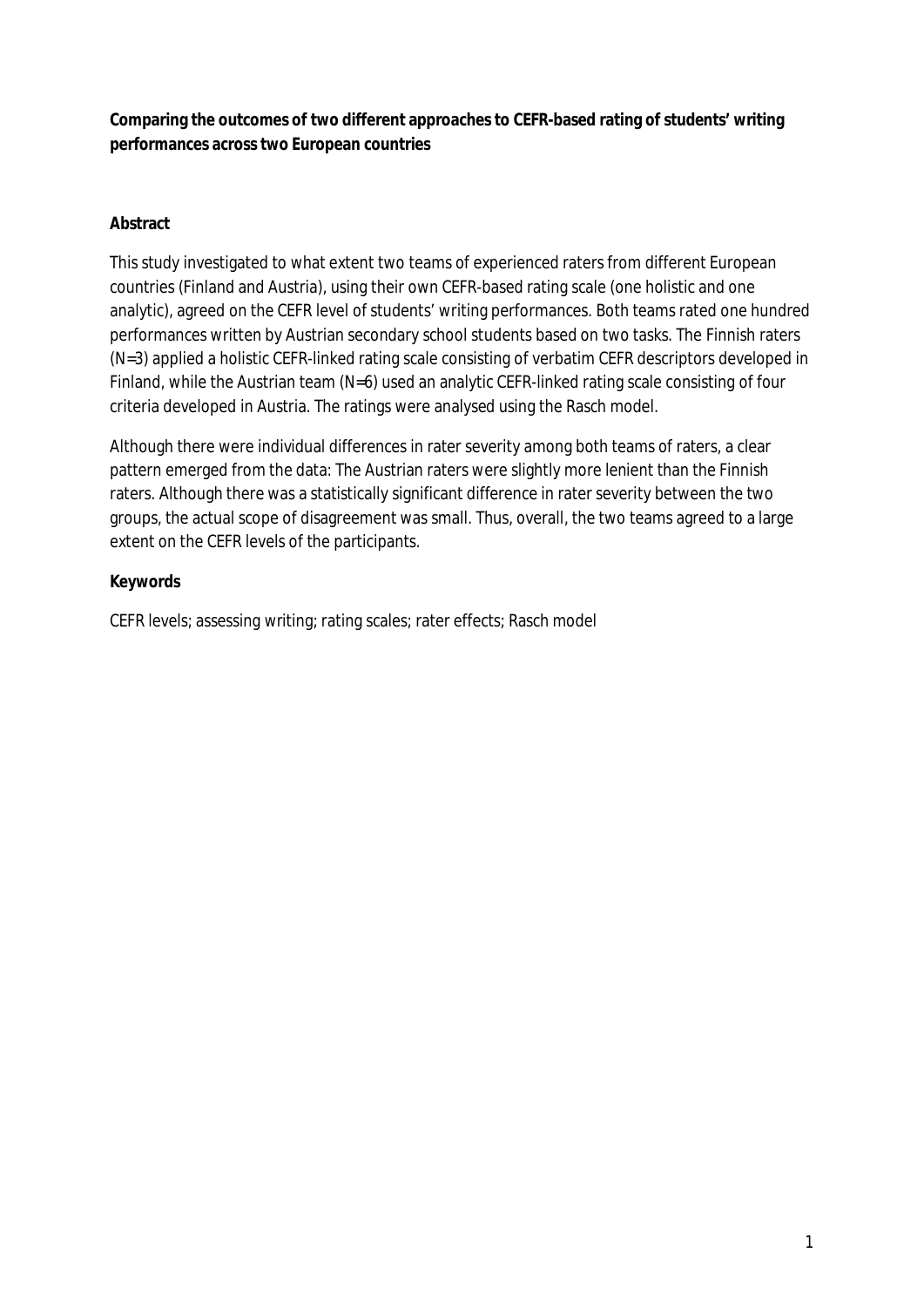### **1. Background**

Since its publication in 2001 the Common European Framework of Reference (CEFR) for Languages has had a lasting impact on language education in general and on language assessment in particular (Council of Europe, 2006; Deygers, Zeidler, Vilcu, & Carlsen, 2017; Harsch, 2016; Jones & Saville, 2009; Little, 2007; Martyniuk & Noijons, 2007). Its widespread use as underlying construct for language assessment systems in an increasing number of countries has begged the question whether CEFR-based results are comparable across different contexts. The same test outcomes for exams based on the same of the CEFR descriptors "is clearly a goal worth pursuing, for purposes within education and beyond it [, because] particular contexts or particular languages may refer the [CEFR] level descriptors to different realities, and thus interpret them differently" (European Commission, 2012, p. 21). However, surprisingly, studies addressing this issue are sparse, also with regards to the use of CEFR descriptors for writing assessment.

Within specific national contexts, the use of CEFR descriptors for writing assessment and rating scale development has been investigated by a number of studies. Many of these investigations seem to relate to second language acquisition (SLA) research and to the use of learner corpora in SLA studies. One of the issues in SLA studies is how to determine the proficiency level of the learners and their performances that are being investigated because knowing learners' proficiency with some precision can help interpret the findings of the studies. The wide use of the CEFR has made its proficiency scale a very appealing tool as it offers a more precise and reliable way of finding out the stage at which the learners of interest are than using generic categorisations of learners such as 'beginners', 'intermediate' or 'advanced'. Thus, the focus of studies that have used CEFR scales for rating second (L2) or foreign (FL) language learners' performances has not been to investigate the comparability of the CEFR scale in different contexts, but to use it as a practical tool to improve the quality of the placements of learners or their performances on a scale that is more transparent than other systems used to describe learners' proficiency. However, such research has the potential, as a side product, to provide us with information about the success of applying CEFR scales for rating performances. For example, if the researchers manage to achieve fairly high levels of inter-rater reliability when applying the CEFR scale, this suggests that the scale descriptors are informative enough to allow experienced raters familiar with the CEFR to use them consistently in the same way. More to the point of the current study, if such studies involve two or more contexts (languages, countries, etc.) and if the researchers report on the similarities or differences between them, we may draw evidence about the extent to which the CEFR scales lead to common classifications of learners in different contexts.

Two studies within an SLA context were conducted by Carlsen (2010, 2012), who reports on the creation of a corpus of Norwegian as L2 writing performances based on 1,222 texts, each rated by 5 to 10 raters. The ratings were based on nine CEFR scales, including overall written production, reports and essays, creative writing, and several more specific or linguistically oriented CEFR scales such as general linguistic range, vocabulary range and control, and coherence and cohesion (Carlsen 2012, p. 173). Rater reliabilities were calculated in several different ways and they all turned out to be relatively high. This well designed large-scale study is interesting as it showed that it is possible to achieve a shared understanding of the meaning of the CEFR levels in one context if careful attention is given to rater training. However, the study does not shed light on how comparable the Norwegian judges' ratings are with other pools of raters in other countries.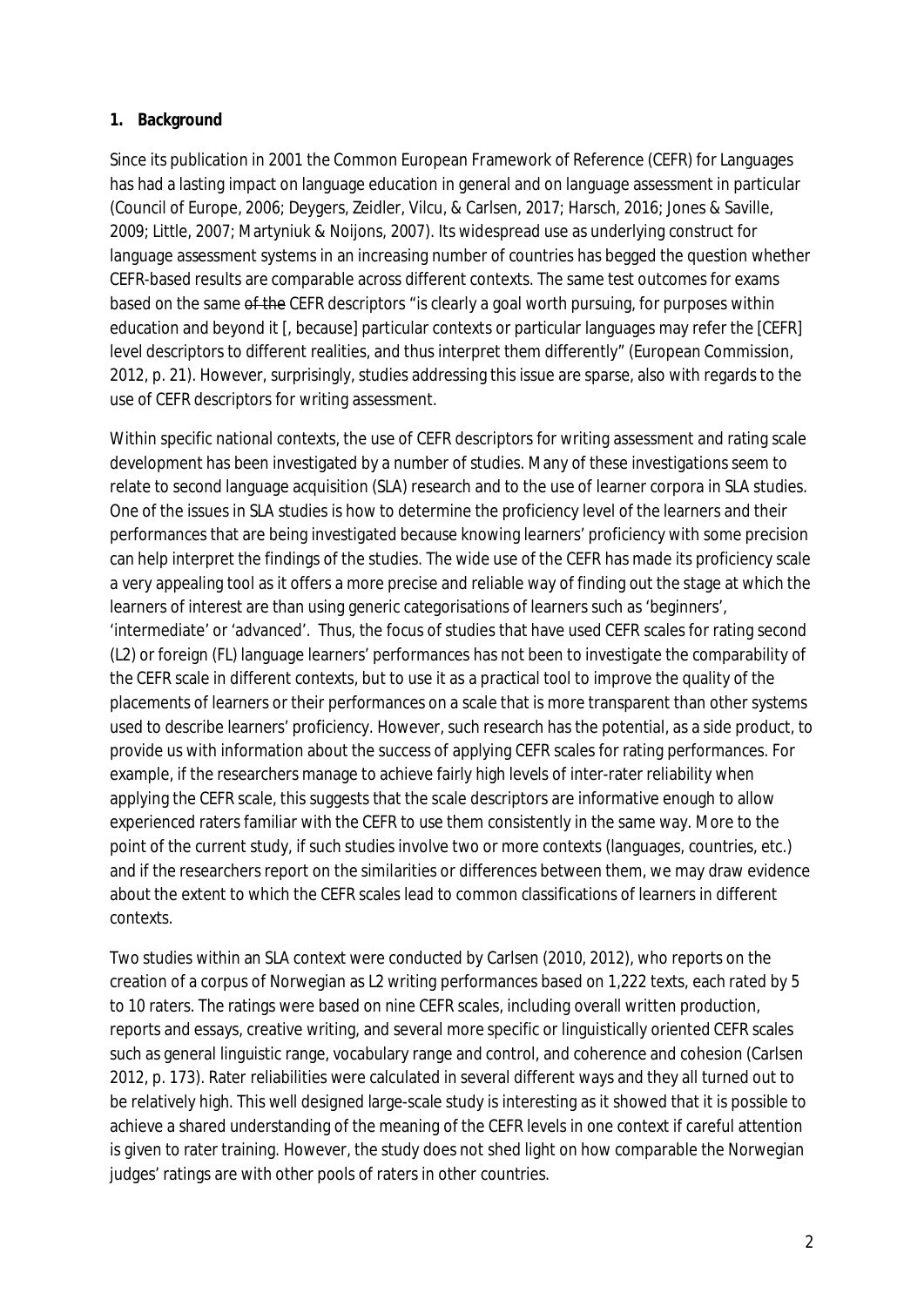In a different SLA study, Kuiken, Vedder and Gilabert (2010) investigated the relationship between communicative adequacy and linguistic complexity in second and foreign language writing. A total of 34 international L2 learners of Dutch, 42 Dutch FL learners of Italian and 27 Dutch FL learners of Spanish completed two writing tasks. The researchers used general descriptors from the CEFR, in an adapted form, for rating learners' performances on a 6-point scale. The authors did not explicate if the scale was intended to match the 6-point CEFR levels. Inter-rater reliabilities between .700 and .882 (Cronbach's alpha) were achieved, depending on the language and dimension that was rated; of the two dimensions, linguistic complexity was somewhat more reliably rated than communicative adequacy. Although the study covered three languages, and both L2 and FL learners, the authors did not report in detail on the quality of the ratings across the contexts since other questions were investigated.

Within the field of language testing, a small number of studies also focussed on the use of the CEFR for rating purposes. Harsch and Martin (2012) validated a CEFR-based rating scale for written performances in the German secondary school context. They report that their combined rater training and scale revision approach enabled them to adapt the CEFR descriptors to fit the local context in a way that led to more reliable and valid ratings. Harsch and Martin also undertook a sorting exercise of the finalized scale descriptors into levels and criteria with a group of 14 external experts and report relatively high levels of agreement. However, they did not investigate how their CEFR-based ratings compared to those of other contexts.

Authors (2014) looked at Finnish researchers' ratings of approximately one thousand L2 writing performances by Finnish students. The ratings in this study, that combined language testing and SLA perspectives, were based on a holistic rating scale consisting of verbatim CEFR descriptors and the authors report that the scale was applied in a consistent way and with all the levels of the scale being separable from the adjacent levels. When comparing the holistic CEFR scale ratings with ratings on a more fine-grained CEFR-based scale, the authors found that the ratings corresponded closely in terms of CEFR levels. Only at the lower levels the holistic verbatim CEFR ratings tended to be more lenient. Authors (2014) argue that although the Finnish raters applied the scales reliably, "we do not know how representative our view is of the meaning of the [CEFR] levels […], as it has not been possible to compare our assessments with those by other groups of raters in other countries" (Authors, 2014).

Finally, in a study by Deygers and Gorp (2015) a CEFR-based rating scale, which was co-constructed by Dutch-speaking novice raters, was validated in terms of rater reliability and uniformity of descriptor interpretation. Six Dutch-speaking novice raters first applied the scale to 200 performances (100 speaking performances and 100 writing performances) and then took part in a focus group discussion on their interpretation of the scale descriptors. After analysing the results Deygers and Van Gorp conclude that although the ratings were statistically reliable, "achieving a uniform interpretation of CEFR-based descriptors remains a challenge" (2015, p. 537). The raters in this study perceived the CEFR levels as too broad and multifaceted for some criteria and certain descriptors as too vague, however, all raters were again from the same country and working in the same context.

In sum, although the limited number of studies available on this topic outlined above have addressed how CEFR descriptors can be used for or adapted for rating purposes of written performances in order to achieve reliable ratings, research into how comparable CEFR-based ratings of written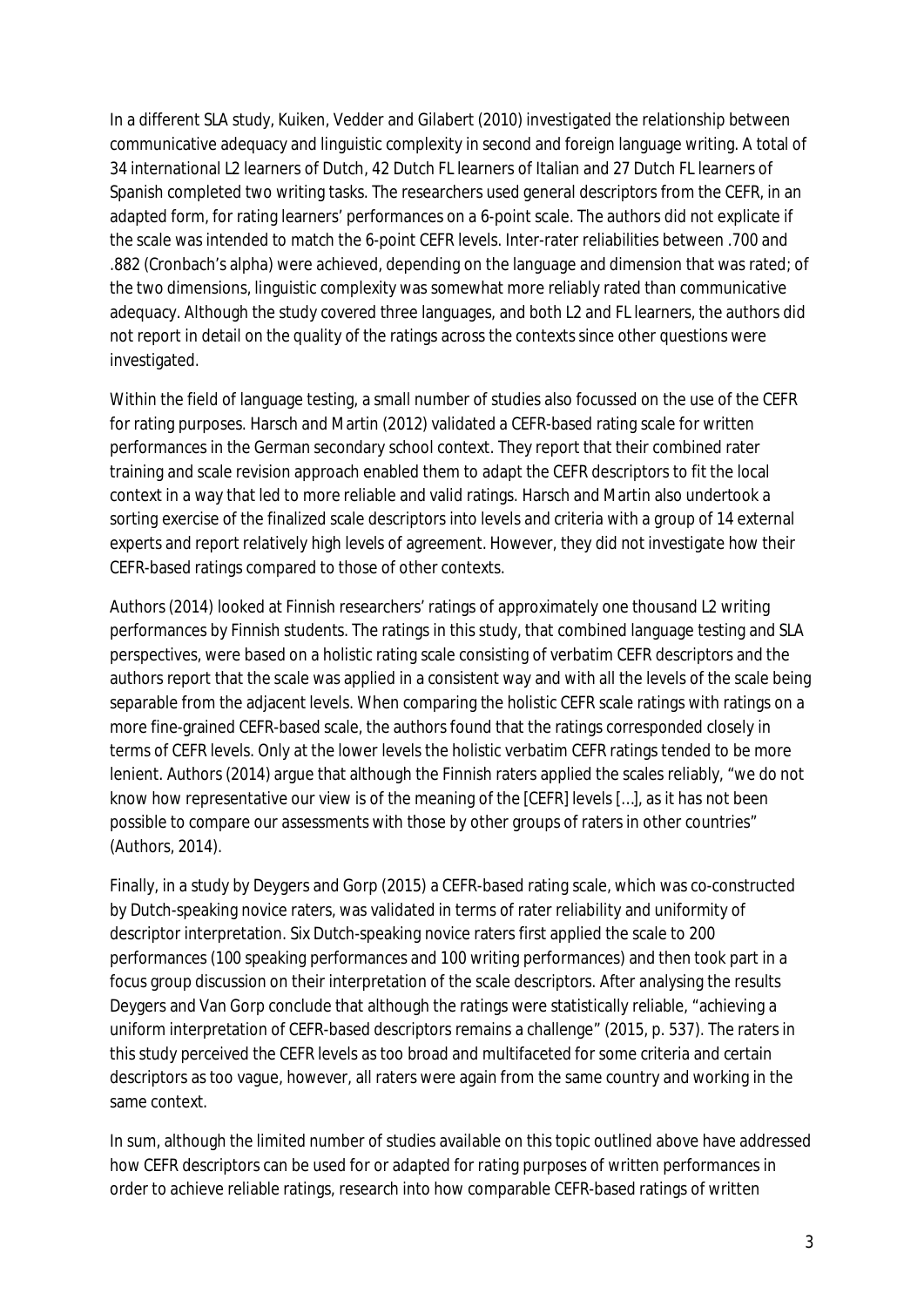performances are across national and educational contexts is still lacking. The current study attempts to start to fill this gap by addressing the following research question:

*To what extent do two teams of raters from different European countries, using their own CEFR-based rating scale (one holistic and one analytic), agree on the CEFR levels of students' writing performances?*

## **2. Data and Methods**

**2.1. Tasks**

Two tasks were used in the study. Both tasks were developed and used for research purposes in the Finnish context and have been shown to work well (Authors, 2012; Authors, 2014). One task was an email of complaint and the other task an opinion essay (see Appendix A). The tasks were translated into German for the Austrian students in order to avoid potential misunderstandings and to minimize lifting of input from the prompt.

## **2.2. Performances**

One hundred student performances were collected for the study. The performances were based on the two tasks (50 for each task) and were written by Austrian secondary school students. The Finnish tasks were used in Austria because a) the tasks have been shown to work well for research purposes and b) a suitable number of Austrian students was available at the time of data collection. Performances were collected during students' classes by their class teachers under conditions that were similar to those under which tests are typically administered. Class teachers received detailed instructions for test administration. A reasonable amount of time was given to the students to complete the tasks given to them.

The students were between 15 and 19 years old and were equally spread in terms of grades, schools, and regions across Austria (overall, performances were collected across all four grades in eight different academic upper secondary schools in seven different regions of Austria). The students' English language proficiency in terms of CEFR level, as judged by the Austrian upper secondary curriculum, was expected to be in the B1 and B2 range, as students in the first two grades of upper secondary school should be at CEFR B1, and in the two final years of their education should be at CEFR B2.

## **2.3. Rating contexts**

Austria and Finland are countries with a somewhat different history in applying the CEFR in their educational systems, which may lead to differences in test outcomes. At the very least, we cannot take similar test outcomes for granted. Finland has been involved in the development of CEFRrelated materials for many years and has developed training tools such as CEFTrain (http://www.ceftrain.net). Interestingly, the impact of the CEFR on language learners' assessment in Finland is mostly felt in adult education and in research studies (see Authors, 2008). While the National Curriculum for primary and secondary education in Finland has included CEFR-related scales since the early 2000s (Finnish National Board of Education, 2003), the scales mainly illustrate learning and teaching goals and have limited use in assessment: teachers' marking is only indirectly influenced by them and the final school leaving examination (the Matriculation Examination) does not use the CEFR at all. In contrast, in Austria the CEFR has been largely introduced into the school system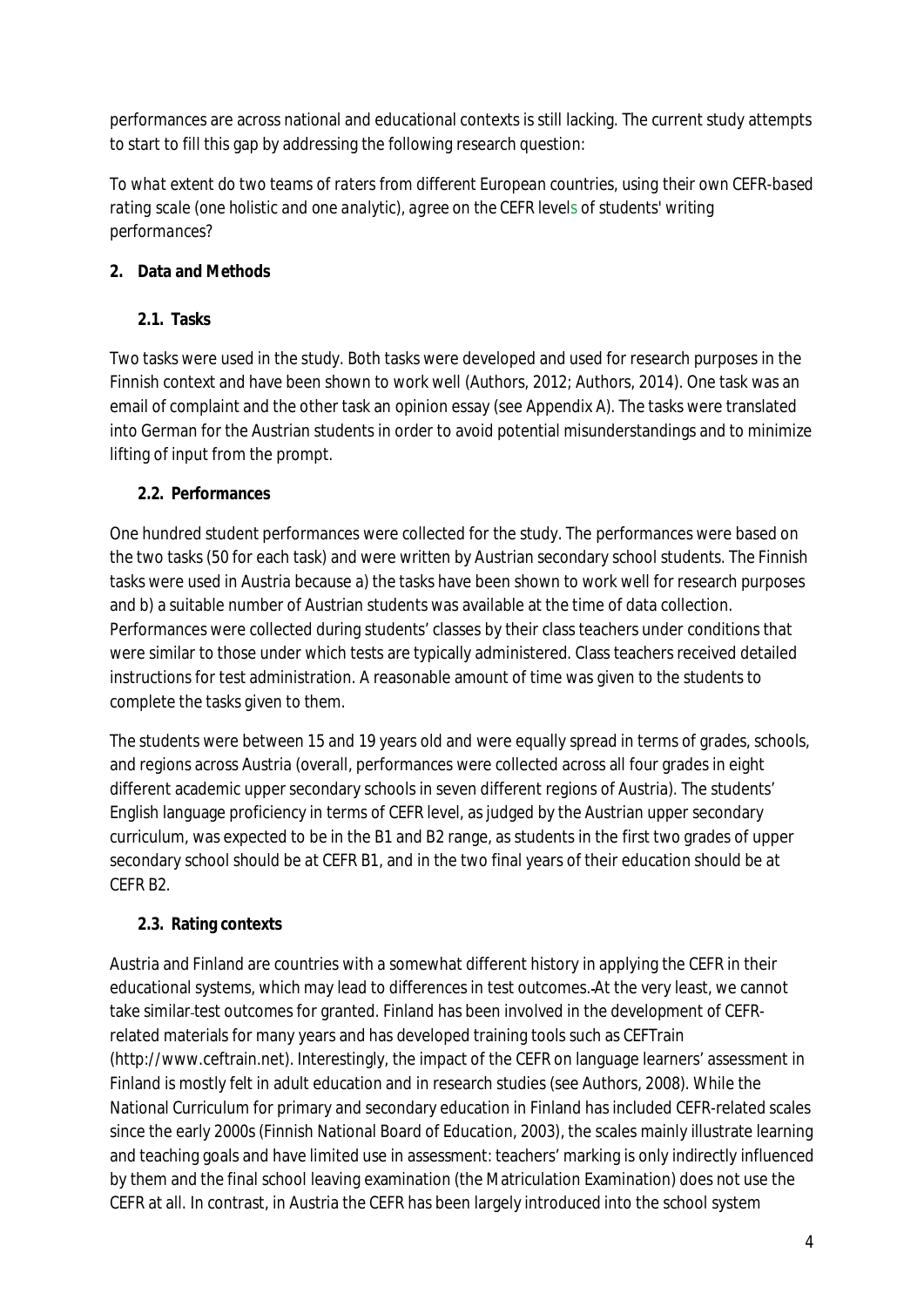through a government-funded national exam reform (Authors, 2016) using familiarization materials which were specifically developed for the reform and which were tailored to the specific needs of the stakeholders involved. The CEFR was at the heart of this reform, in the course of which standardized language exams have been developed across four languages and two CEFR levels.

### **2.4. Rating scales**

Two CEFR-based rating scales for grading students' writing performances were used in the study, one holistic and one analytic. The holistic rating scale was developed for grading Finnish EFL learners' texts for research purposes. The analytic rating scale was developed for the standardized Austrian school leaving examination (Matura).

The Finnish rating scale has been used for several research projects in Finland since 2007 (Authors, 2012; Authors, 2014). It is based on seven writing-related CEFR scales, which were taken verbatim from the CEFR and are grouped into four general areas: (1) overall written production (Council of Europe, 2001, p. 61); (2) written interaction (p. 83); (3) correspondence (p. 83); and notes, messages, forms (p. 84); and (4) creative writing (p. 62); thematic development; and coherence and cohesion (p. 125). The scale is divided into six bands, one for each CEFR level. The raters award one overall CEFR rating to each performance (see Authors, 2014 for more details of the scale).

The CEFR-linked Austrian Assessment Scale at B2 (Bundesinstitut für Bildungsforschung, Innovation & Entwicklung des österreichischen Schulwesens, 2014) is used for rating Austrian students' English writing performances for classroom assessment in the penultimate and ultimate year of secondary education and for rating writing performances in the school leaving exam (Matura). The scale was developed over a three year period by a team of language testing professionals, item writers, and international experts (for a detailled outline of the scale development process see Authors, in press). It is an analytic rating scale, consisting of four criteria: task achievement, organization and layout, lexical and structural accuracy, and lexical and structural range.

All four criteria are divided into 11 bands (0 to 10), with 6 bands containing descriptors and 5 bands without descriptors, for performances which lie within two described bands. The scale developers stipulated band 6 as the pass mark. As the English exam is aimed at CEFR B2, bands 6, 8, and 10 contain B2 descriptors which have either been taken verbatim from the CEFR or have been modified to allow for sufficiently detailed gradation towards the higher levels. Correspondingly, bands 0, 2, and 4 contain B1 descriptors and modifications thereof. The described bands also contain additional descriptors not taken from the CEFR, which were written during the scale development process. For example, the criterion task achievement contains a number of descriptors specifically tailored to the tasks used in the Austrian Matura exam, such as task type requirements, number of content points, or set word length. For this reason, a small number of descriptors in the criteria task achievement and organization and layout had to be deleted or adapted slightly for use with the tasks in this study. Each of the four criteria is rated separately, so students could achieve band 8 in task achievement but at the same time band 4 in lexical and structural accuracy.

In the Matura exam students do not receive individual CEFR scores for each of the four areas assessed (reading, listening, writing, and lexico-grammar) but only an overall CEFR score. That is because students can compensate their lack of proficiency in one skill with their proficiency in another, although there is a minimum requirement for each skill. However, according to the guidelines on grading classroom assessments with the Austrian rating scale published by the Austrian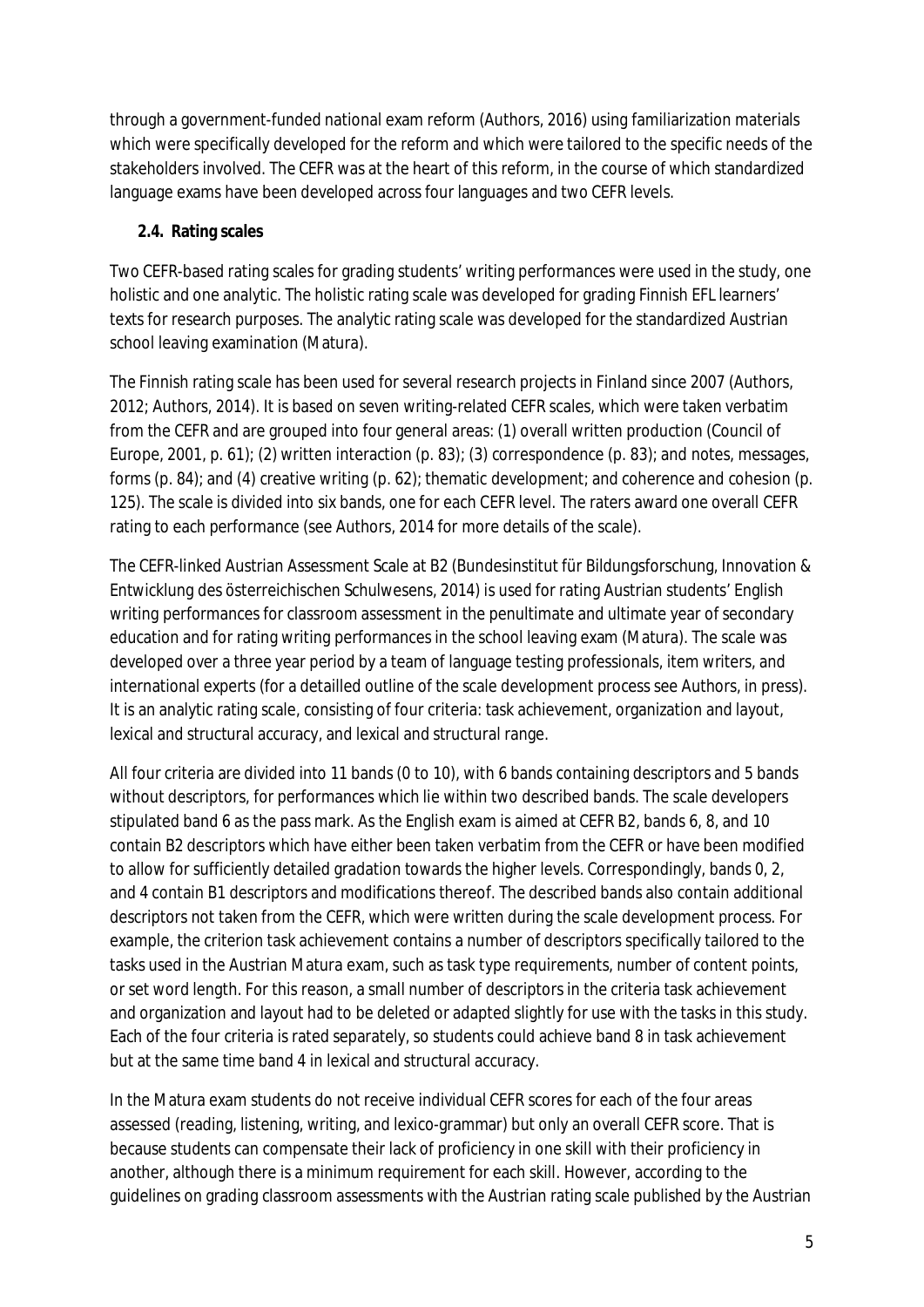Ministry of Education, students need to achieve at least band 6, or 24 "points" overall across the four criteria (as they again have the chance to compensate for their lack of proficiency in one criterion with their proficiency in another), to be awarded B2 for writing alone (Bundesministerium für Bildung, 2015; Bundesministerium für Bildung und Frauen, 2013, p. 21). Therefore, for the purpose of this study, a pass mark of 24 was used to differentiate between B1 and B2 performances as judged by the raters.

#### **2.5. Raters**

Two teams of raters with extensive experience both in using CEFR-based rating scales and in rating English learners in secondary level education took part in the study, one from Finland and one from Austria. The Finnish raters applied the holistic Finnish rating scale to the performances, while the Austrian team used the analytic Austrian scale.

The Finnish team consisted of three raters, all of whom were non-native speakers of English working at a university. All of them were specialists in language education and applied linguistics with at least Masters' level degrees, and with varying amounts of experience in language teaching and assessment, including assessment of EFL learners of the same age as those involved in this study by using CEFR-based scales. One of the raters had participated in all three research projects in which the CEFR scale and the two tasks used in the current study had been used (and also had extensive rating experience in other contexts). The second rater had been an assessor in one of the previous projects and had rated several hundred performances in the course of this project. The third was less experienced, but had rated about 200 performances in another context with the CEFR scale used in the present study. The second and third raters were chosen for two reasons: their work load allowed them to take on the extra task of rating the Austrian performances and the analyses carried out on their earlier ratings indicated that they could rate consistently and that their severity was around the average severity of the other Finnish raters who had worked for the previous projects. All three raters completed a pre-rating training exercise with performances collected in the previous projects on the two tasks (see Authors, 2014 for more information). It should be mentioned that only the first and most experienced rater had earlier participated in rater training with international writing samples illustrating the CEFR levels (i.e., with CEFTrain and writing samples published by the Council of Europe). The (re)training of raters for the current study made use of benchmark samples of performances on the specific tasks used in the study.

The Austrian rater team was made up of specialised secondary school teachers and teacher trainers who had been trained as double-raters for the Austrian Matura exam. The rating of student performances for the Matura still lies in the hands of the individual class teachers, most of whom have not received any formal training in standardized rating of writing performances (Authors, 2016). Therefore, a pool of 32 double-raters was established, which teachers or headmasters can call upon when this is deemed necessary or when there is an appeal. These double-raters have undergone extensive training in the CEFR as well as in applying the Austrian rating scale. They took part in three five-day training courses over the course of one year and have rated hundreds of student performances in their functions as double-raters, language teachers and teacher trainers. Their performance as raters was monitored throughout the course of the training (for details on the training program see Authors, in press). Out of this pool, six teachers were chosen to take part in the study. These six double-raters had been performing best in terms of inter- and intra-rater reliability statistics during and after the training sessions, i.e. their mean ratings and infit mean squares were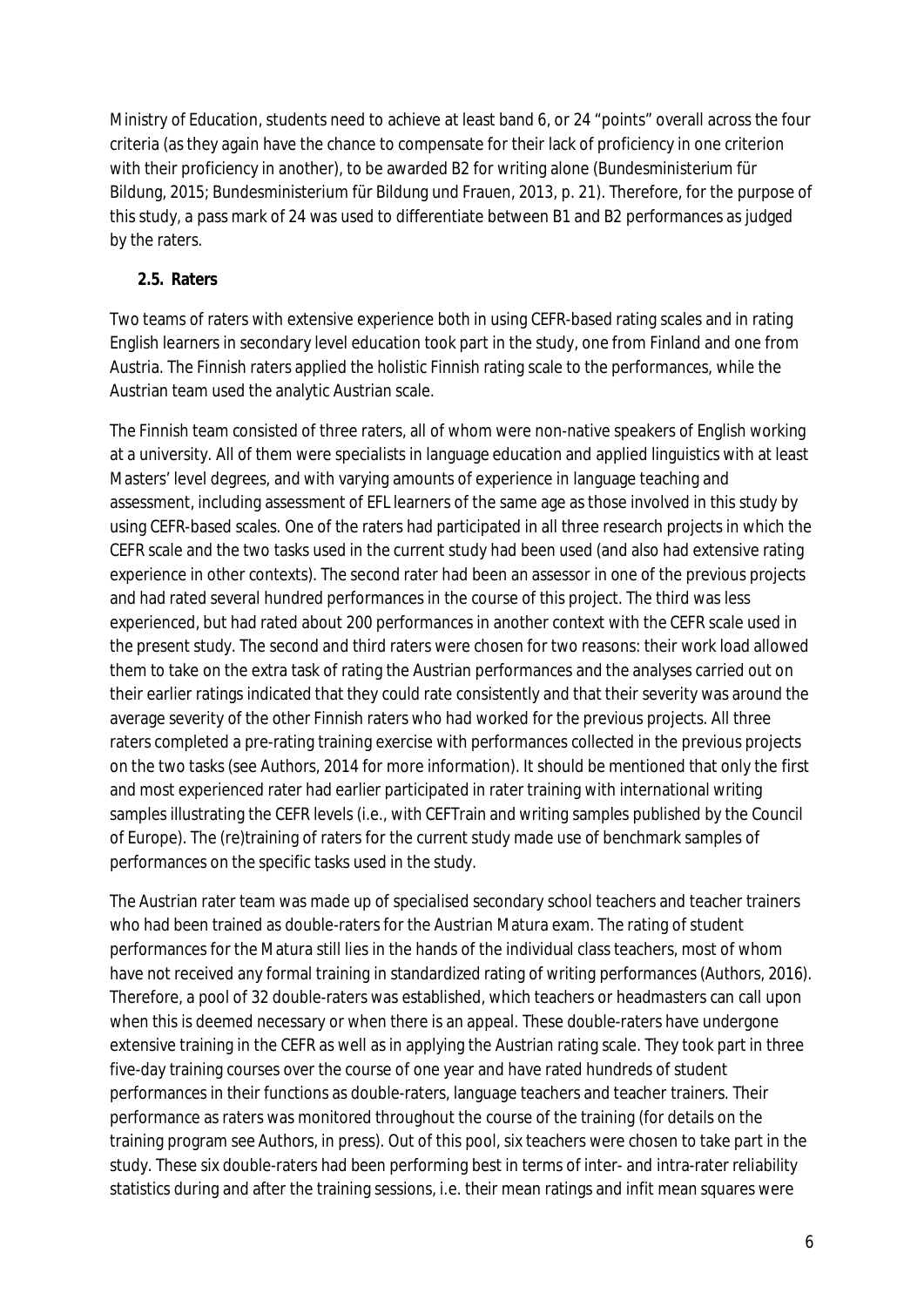consistently good throughout the training (for details see Authors, in press). The six raters were experienced secondary school teachers of English who had studied language education and applied linguistics with at least Masters' level degrees. At the time of data collection for this study, all six raters had been working at teacher training colleges across Austria to familiarize classroom teachers with the CEFR and the Austrian scale. In addition, several of the raters are regularly invited as standard setting judges for the Austrian Matura exam due to their extensive knowledge of the CEFR.

In sum, although the work context of the two teams of raters was different (researchers at a University vs. secondary school teachers and teacher trainers) the level of CEFR familiarity was very high for both groups. With the exception of one of the Finnish raters, both teams had been trained in and working with the CEFR descriptors, and with secondary school level EFL learners, for many years in different national assessment contexts.

## **2.6. Rating design**

Due to the different numbers of raters in the two countries and the different amount of time it takes to rate holistically as compared to analytically, different rating designs had to be used for the two teams of raters. While the Finnish raters assessed all 100 performances collected in Austria, for the Austrian raters a different design was implemented. Out of the 100 performances, 80 (40 for each task) were each rated by three raters in an overlapping design. The remaining 20 performances (10 for each task) were rated by all six raters. Overall, each rater assessed 60 performances across all four criteria on the 11-band scale. In addition to the scale ratings, the Austrian team was also asked to indicate holistically which overall CEFR level they would award to each performance, based on their understanding of the CEFR rather than their scale ratings. Thus, overall, we collected three different sets of data: The Finnish holistic CEFR ratings, the Austrian analytic ratings, and the Austrian holistic CEFR ratings.

## **3. Analysis**

To identify the extent to which the two groups of raters agreed on the CEFR level of students' writing performances, we coded all ratings as "below B2" or "at or above B2". A total score of 24 or more on the analytic Austrian scale was coded as "at or above B2" (following the guidelines provided in Bundesministerium für Bildung, 2015; Bundesministerium für Bildung und Frauen, 2013, p. 21); the cut-off score for the holistic CEFR Finnish and Austrian ratings was 4 (i.e. B2) or more. Ratings below B2 were coded as 0 and ratings at or above B2 were coded as 1. The analysis was run twice: we compared the Finnish holistic CEFR ratings both with the Austrian scale ratings as well as the Austrian holistic CEFR ratings.

For the study of rater effects researchers often use the Many-Facets Rasch model (Linacre, 1994) which is conceptually a generalization of the simple Rasch model (Rasch, 1960) and allows the direct analysis of many facets, such as examinees, items and raters. However, for the purpose of this study, we decided to analyse each of the two tasks independently, which allowed us to use the simple Rasch model to investigate both the severity of the raters and the distribution of the residuals for each of the two tasks.

The simple Rasch model, with dichotomous scoring (0 or 1), can be described by the following equation: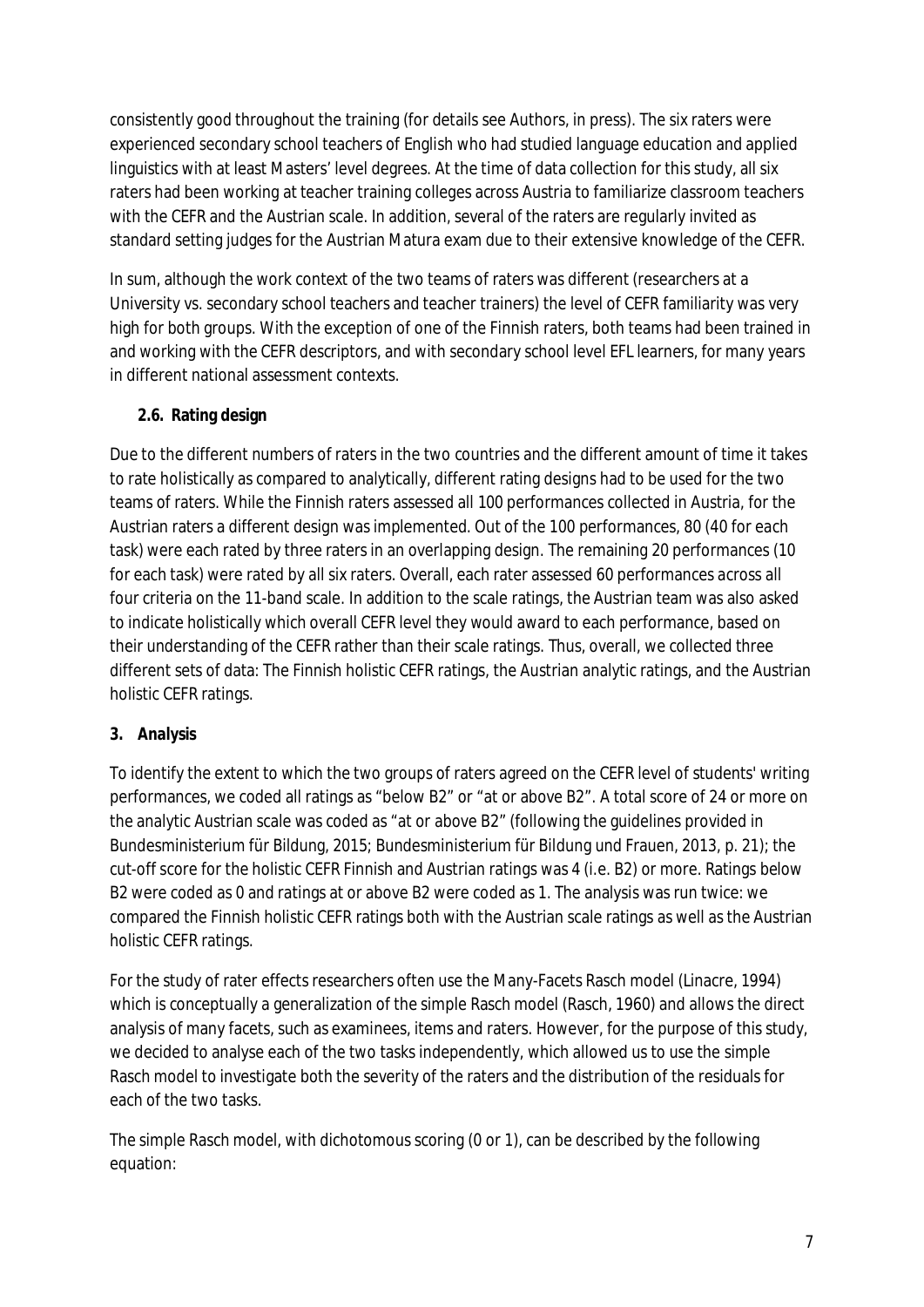$$
\log\left(\frac{P_{nj}}{1-P_{nj}}\right) = B_n - C_j
$$

Where  $P_{\scriptscriptstyle{nj}}$  is the probability of student  $\,n\,$  being assigned a rating of B2 or above by the  $\,j\,$  <sup>th</sup> rater on a specific task,  $C_{_j}$  is the severity of rater  $j$  , and  $\mathsf{B}_\mathsf{n}$  is the ability estimate of student  $\mathsf{n}.$ 

We evaluated the model-data fit using the Infit Mean Square and the Outfit Mean Square (Wright and Stone, 1979). In many studies the range of acceptance for examinee and rater Infit Mean Squares is 0.6 to 1.5, however, the standardized Infit and Outfit Mean Squares need to be within -2 and 2 (see Engelhard, 1992, 1994; Lunz, Wright, & Linacre, 1990). For more details on the evaluation of model-data fit for the Rasch models, see Author (2004) or Author (2006).

For the analysis of the data, we cross-checked the results from the eRm package (Mair, 2016) and the TAM package (Robitzsch, 2017) on the R platform (R Core Team, 2017). To compare the mean severity of the sub-groups of Finnish and Austrian raters, we used the "population model" of the TAM package and confirmed the findings using the lme4 package (Bates et al., 2015) according to the examples suggested by Author (2013). Using this command, the model assumes that the Austrian and the Finnish raters come from different sub-populations of raters with normally distributed severities and that the mean and the standard deviation of the severities of the raters may differ between the two countries.

#### **4. Results**

Each of the three Finnish raters rated 100 scripts whereas each of the six Austrian raters rated 60 scripts (overall, there were only five missing ratings). The distribution of raw data (combined for both tasks) is shown in Appendix B.

Initially, as described above, we coded all the ratings dichotomously, as 0 (i.e., "below B2") or 1 (i.e., "at or above B2"). A total score of 24 or more on the analytic Austrian scale was coded as "at or above B2"; the corresponding cut-off score for the holistic CEFR ratings was 4 or more. The analysis was repeated separately for the two different datasets (Task 1 and Task 2).

**4.1. Finnish holistic CEFR ratings and Austrian scale ratings**

For Task 1, the Rasch analysis shows that some Finnish raters were substantially more severe compared to some of the Austrian raters (see Figure 1, left) and as a result they were less likely to award a rating of B2 or above. More specifically, the Finnish raters 7 and 9 were substantially more severe than the Austrian raters 3, 4 and 5. The model-data fit of the analysis was appropriate for the purposes of the study, according to the guidelines described above. Infit Mean Squares ranged from 0.7 to 1.3 (see also Appendix F). The EAP Reliability index was 0.80, which suggests that the ability of the students was measured with adequate precision.

For Task 2, the Rasch analysis shows that all the three Finnish raters were more severe compared to the Austrian raters (see Figure 1, right) and as a result the Finnish raters were less likely to award a rating of B2 or above. Similar to Task 1, the model-data fit of the analysis was satisfactory, with none of the raters showing misfit (see Appendix G). The EAP Reliability index was 0.80, which again indicates adequate precision in the student ability measures.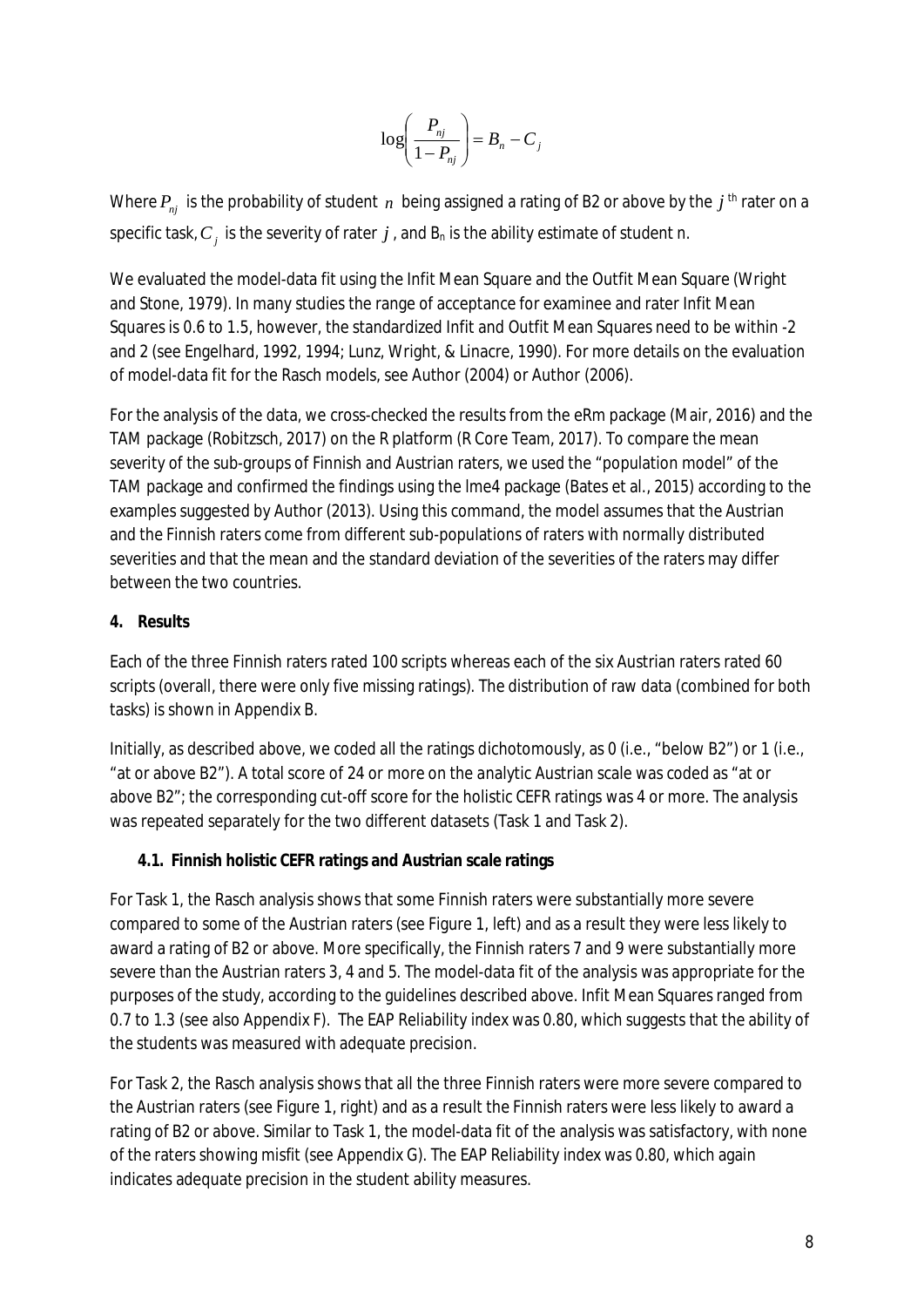In order to investigate whether different cut-off scores for the Austrian analytic sale could have an impact on students' results, we ran a Rasch analysis for a number of different cut-off scores (for detailed examples with relevant discussion, see Author, 2006, 2008). We coded the data as "0" if a rater awarded B1 or less and "1" if a rater awarded B2 or more. For each analysis, we estimated the proportion of students who were awarded a level of B2 or more (the proportion only changed for the Austrian raters, as the cut-off score only changed for their analytic scale). Figure 2 shows that with an increase in the cut-off score on the Austrian analytic scale for Task 1, the proportion of students classified at B2 or above decreases. At a cut-off of 26, the proportion of students classified at B2 or above is almost the same between the two groups of raters. For Task 2, the results are similar; the difference between the two countries regarding the proportion of students classified at B2 or above decreases rapidly while the cut-off score increases. At a cut-off of 27, the two groups of raters assign almost the same number of students to B1 and B2 (Figure 3) and the difference is no longer statistically significant ( $\chi^2$ (1)=1.74, p=0.187).

We also calculated the mean severity of the Austrian raters compared to the Finnish raters for the different cut-off scores. For Task 1, we found that at a cut-off score of 26 for the Austrian analytic scale, the perceived mean severity of the Austrian raters (compared to the Finnish raters) reaches zero. In other words, at a cut-off score of 26, the mean severity of the Austrian and Finnish raters becomes statistically indistinguishable, as shown in Figure 4. For Task 2, the mean severity of the Austrian raters (compared to the Finnish raters) reaches zero at a cut-off of 27 (Figure 5).

**4.2. Finnish holistic CEFR ratings and Austrian holistic CEFR ratings**

We repeated the analysis comparing the holistic CEFR ratings of both teams of raters to investigate whether the slightly more lenient ratings by the Austrian team might be an artefact of using the analytic rating scale.

The results of the Rasch analysis (Figure 6) echoed the results outlined above. Significant differences were found between the mean severities of the Austrian and Finnish raters (mean severity for the Austrians=-0.79 and mean severity for the Finnish=0.32). These results are very similar to the Task 1 Rasch analysis presented in the previous section (mean severity for the Austrians=-0.82 and mean severity for the Finnish=0.34). The correlation between the rater severity estimates (for Task 1) for the analytic and holistic Austrian scale is r(7)=0.87, p=0.002.

The results for Task 2 are also very similar. Significant differences were found between the mean severities of the Austrian and Finnish raters (mean severity for the Austrians=-1.16 and mean severity for the Finnish=0.60). There was perfect agreement between the Rasch severity estimates (Task 2) for the analytic and holistic Austrian scale; for all Austrian raters and for all students, a holistic score of 4 or more corresponded to an analytic score of 24 or more.

For the holistic CEFR ratings, the correlation between the rater severity estimates (for all the raters) for Task 1 and Task 2 is very high;  $r(7)=0.71$ ,  $p=0.03$ .

## **5. Discussion**

One of the main goals of the CEFR is to "[provide] a common basis for the elaboration of language [...] examinations [...] across Europe" (Council of Europe, 2001, p. 1). Therefore, using the CEFR descriptors for rating student performances should ideally lead to the same results across different national assessment contexts. However, research addressing this is sparse, also with regards to the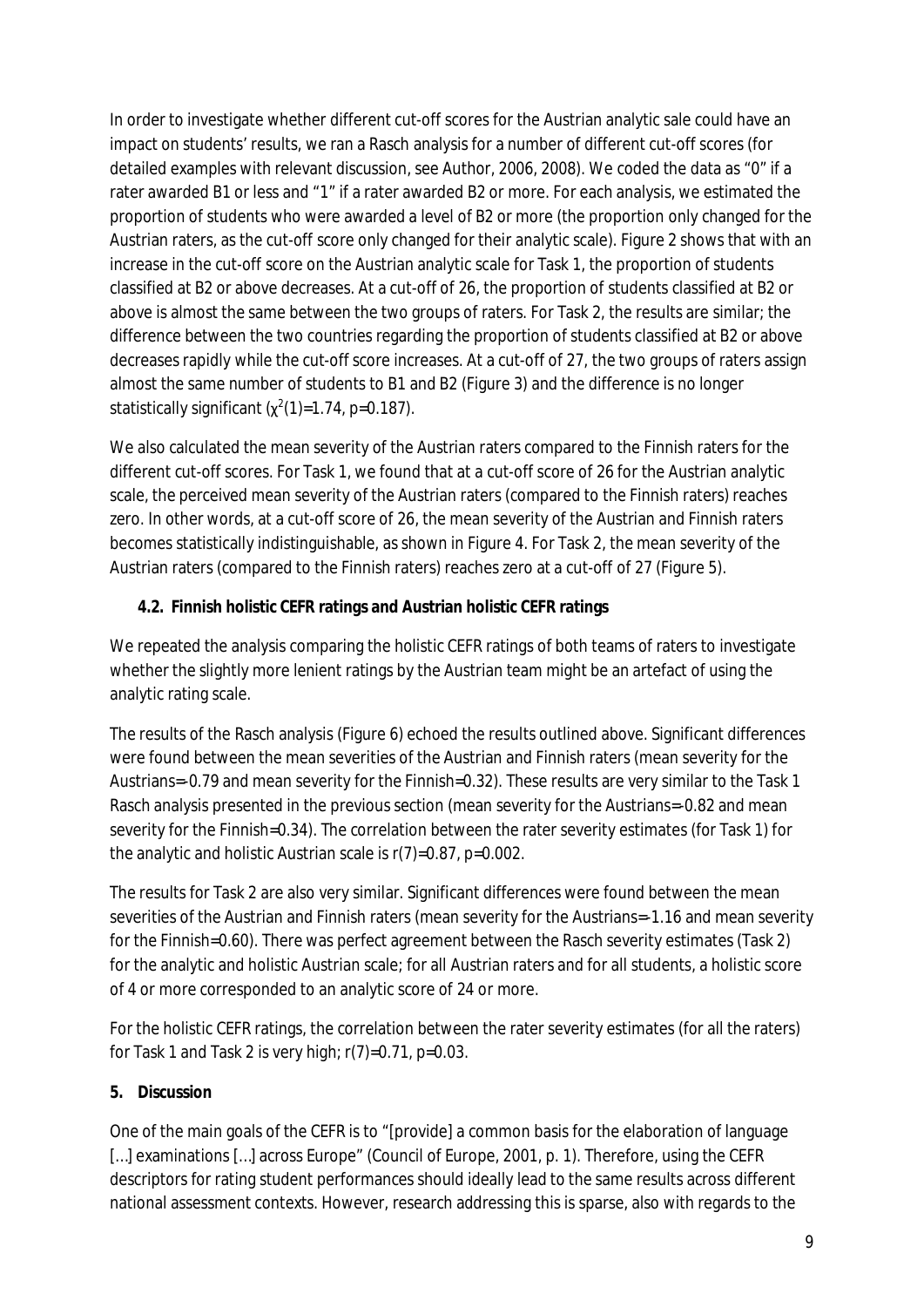CEFR writing descriptors. It seemed prudent to investigate whether the use of CEFR descriptors used for rating students' writing performances yields the same results across different educational settings, for two main reasons:

- 1. "Scoring written essays is a fundamentally interpretive and judgmental activity, based on prevailing norms of educational practice as well as individuals' past experiences." (Cumming, Kantor, & Powers, 2001, p. 72)
- 2. Rating scales comprised of descriptors similar to the ones included in the various CEFR tables have been criticized for their use of "impressionistic terminology which is open to subjective interpretations" (Knoch, 2009, p. 277, citing Brindley, 1998; Upshur & Turner, 1995; and Watson Todd, Thienpermpool, & Keyuravong, 2004).

The CEFR scales are not meant to be used directly for rating purposes. They are proficiency scales and serve a very different purpose than rating scales. However, research has shown that raters who have been familiarised profoundly with the CEFR scales and the meaning of the CEFR levels can apply the CEFR descriptors reliably when rating student performances (Authors, 2012; Authors, 2014).

This study investigated the extent to which two teams of highly experienced raters from different European countries (Finland and Austria), applying their own CEFR-linked rating scales (one holistic and one analytic), agreed on the CEFR levels of 100 writing performances written by Austrian academic upper secondary school students at B1 and B2 level. The results show that there were individual differences in rater severity among both teams of raters, a phenomenon which is welldocumented in the literature (see for example Bachman, Lynch, & Mason, 1995; Congdon & McQueen, 2000; Deygers & Van Gorp, 2015; Eckes, 2005, 2008; Engelhard, 1994; Engelhard & Myford, 2003; Lumley & McNamara, 1995; Schoonen, 2005; Weigle, 1998). Despite these differences, a clear pattern emerged from the data: The Austrian raters, who used an analytic CEFRlinked rating scale consisting of four criteria, were slightly more lenient than the Finnish raters, who used a holistic CEFR-linked rating scale consisting of verbatim CEFR descriptors. In other words, the Austrian raters awarded B2 more often than the Finnish raters. These results were confirmed by an additional analysis based on a comparison of the Austrian raters' holistic CEFR ratings (rather than their scale ratings) with the Finnish ratings.

Although there was a statistically significant difference in rater severity between the two groups, the actual scope of disagreement (i.e. the practical difference for real-world use of the assessments) was small (for an informative discussion of practical vs. statistical significance see Kirk, 1996). With an increase in the cut-off score between B1 and B2 on the Austrian scale by only 2 points for Task 1 and 3 points for Task 2 (on a 40-point scale measuring B1 and B2 writing), the disagreements become practically indistinguishable. This suggests that the majority of disagreements concerned borderline candidates (i.e. candidates that were on the border between B1 and B2 in their writing proficiency). Thus, overall, the results show that the CEFR writing scales can lead to comparable classifications across different contexts with raters who are highly familiar with the CEFR descriptors and have been exposed to hundreds of performances in a community of practice. This conclusion is also supported by the fact that the results were almost the same for the two different writing tasks used in the investigation.

The results thus differ from recent findings by Deygers, Gorp and Demeester (2018), who report significant disagreement on the same students' CEFR scores between two different CEFR-linked L2 Dutch speaking exams. At first glance one could suspect that achieving common CEFR scores across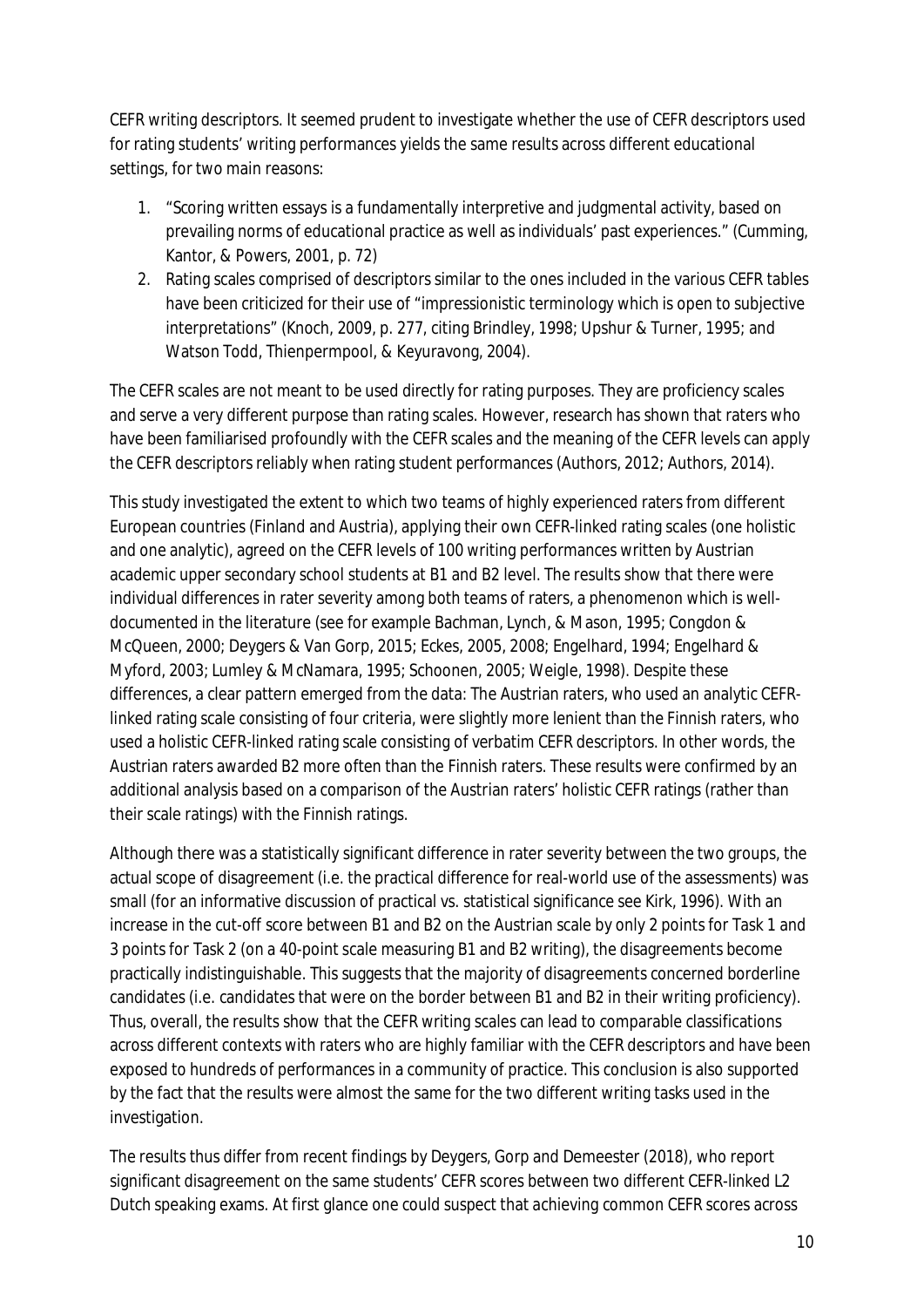exams or contexts may be more challenging for speaking skills than for writing. However, a number of other factors may also have had an impact on Deygers et al.'s results. First, there are some inconsistencies in the scales of the two exams Deygers et al. compared, which are acknowledged by the authors. For example, for pronunciation, where the authors report significant disagreement in CEFR scores, one of the two scales includes an original B2 descriptor which was "supplemented with a B1 characteristic" (Deygers et al., 2018, p. 52). In addition, the authors compared two teams of raters who differed considerably in terms of rating experience. One group were "experienced L2 teachers of Dutch who typically attend training at least once a year and score oral tests at different times throughout the year", while the other group were "novice raters with a background in linguistics or communication [who] […] undergo a two-day training and take part in a trial rating session to establish their consistency and reliability" (Deygers et al., 2018, p. 47). Related to that, Deygers et al. do not mention the raters' level of CEFR familiarity, which may also have been different between the two groups. This combination of inconsistencies in scale development and very different rater populations may well have contributed to the lack of equivalence between the two exams. Deygers et al's conclusion that the CEFR is "unusable as a standard" because it "intentionally lacks […] exactness" (Deygers et al., 2018, p. 54) can therefore be challenged. Taking the authors' metaphor of comparing the CEFR to a standardized screw thread further, it is not enough to invent the thread, but one also needs to develop tools that fit it, as well as learn how to use the tools. Our results suggest that it is possible to achieve comparable results on students' CEFR scores across educational contexts, if those scores are based on thoroughly developed rating scales and attained by highly experienced and trained raters.

In order to investigate whether the small differences in severity between the Austrian and Finnish raters might be related to the type of scale used, seeing that previous research has shown that analytic scoring can lead to slightly higher scores than holistic scoring (Hunter, Jones, & Randhawa, 1996), the analysis was repeated using the Austrian team's holistic CEFR ratings which were also collected during the study. This analysis yielded the same results, suggesting that scale format might not be a decisive variable.

Apart from these major findings, our study also has implications for standard setting and cut-score definitions, as well as rater training. Using cross-educational, cross-national, and/or cross-contextual comparisons of the kind outlined in this paper would be one further way to validate cut-scores in exams, especially enhancing insights into the borderline regions. This would be particularly beneficial for exams linked to the CEFR, considering the CEFR's widespread use across the globe. In addition, using the graphs on rater leniency/harshness for rater training purposes could be an effective way to make raters aware of their idiosyncrasies, thereby fostering agreement between raters.

Some limitations of our study concern the necessary modifications to the Austrian rating scale, the student sample, and the B2 cut-off point for the Austrian scale. Although the changes to the Austrian scale were minimal and only affected two of the four criteria, the lenience of the Austrian raters might to some extent be related to these modifications. In addition, the Austrian raters might have been more used to certain flaws that are typical for German L1 users of English and might therefore have been more lenient in their ratings. Also, although the Austrian ministry of education sets a cutoff of 24 points overall for the Austrian scale for a student to qualify as B2, no empirical research has yet been published to validate this. However, the Austrian raters' holistic CEFR ratings in our study correlated very highly with their scale ratings and a cut-off of 24 points, thereby indicating that the cut-off might be valid.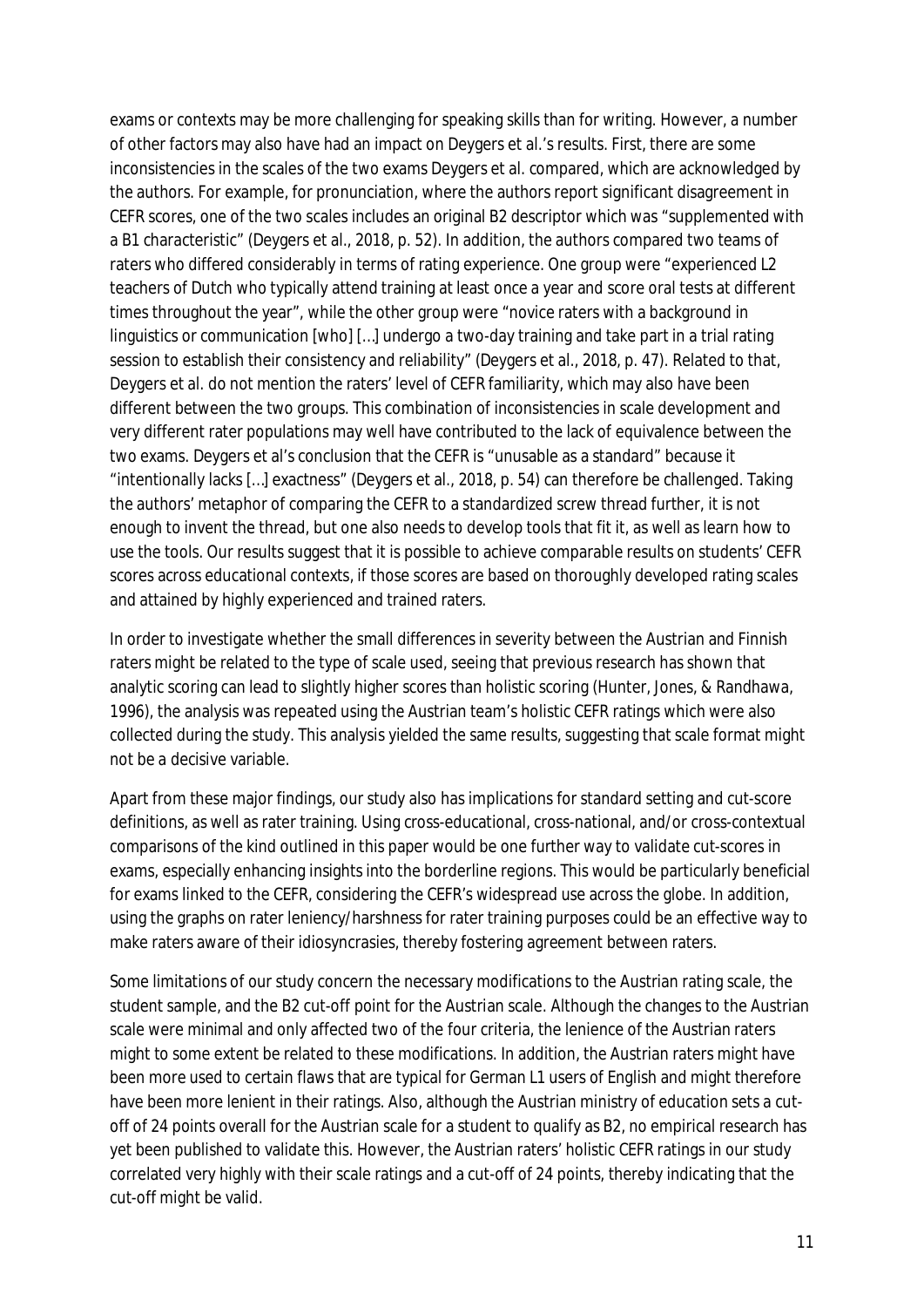It should also be mentioned that the findings of this study do not necessarily generalise to other groups of raters in either of the countries involved in the study. First, both groups represented trained and, in the great majority of cases, highly experienced raters who had used CEFR-related rating scales before and who had formed an understanding of the meaning of the scale levels not only based on the scale descriptors but, importantly, also based on a great number of concrete performances they had encountered during rater training and actual rating sessions. Therefore, the results do not apply to ordinary language teachers who may want to use CEFR scales for rating their students but without access to adequate rater training. As Deygers et al. (2018) have shown in the context of speaking, less experienced raters may not agree to such an extent on students' CEFR levels. Secondly, while the Austrian raters can be argued to represent an "official" Austrian view of the CEFR levels because of the high stakes nature and wide use of that examination in the country, the same cannot be said about the Finnish raters. Although the CEFR scale is used, in a modified form, in the national curricula for basic and secondary education in Finland, the scale is not used in everyday school based assessments by most teachers, neither is it used in the Finnish equivalent of the Austrian Matura examination. Thus, there is no national consensus of the meaning of the CEFR levels in Finland in the same way as Austria is likely to have; the "Finnish view" of the CEFR is therefore limited to the community of researchers mostly based in one university that has been active in applying the CEFR scales to SLA and language testing research.

#### **6. Conclusion**

To our knowledge, this study is the first to directly compare CEFR-based ratings of writing performances between raters of different national and educational contexts. The results give us confidence that the use of writing-related CEFR descriptors for rating purposes may indeed yield comparable results among raters in different European countries, if those raters are trained and highly experienced in using thoroughly developed CEFR-based rating scales. However, it was also shown that borderline candidates between B1 and B2 are likely to be rated more favourably by Austrian raters using their analytic scale than by Finnish raters using their holistic scale. It should also be noted that the direct employment of CEFR descriptors for rating purposes requires extended training and experience and cannot be expected from classroom teachers.

While the results are promising, the current study is only a starting point in researching whether the CEFR descriptors allow for common assessment results across educational contexts. Considering the CEFR's increasing use in a wide variety of language assessments across the globe, studies such as this one seem timely. Future research could thus replicate the study's design in other assessment contexts, also focussing on other language skills than writing. In addition, the current study was not able to reveal the processes raters employ to arrive at their final scores (e.g. Lumley, 2005). Future studies might therefore also want to consider collecting qualitative data on how raters interpret scale descriptors while grading.

#### **References**

Alanen, R., Huhta, A., Jarvis, S., Martin, M., Tarnanen, M., 2012. Issues and challenges in combining SLA research and language testing. In: Tsagari, D., Csepes, I. (Eds.),

Collaboration in language testing and assessment. Peter Lang, Frankfurt am Main, pp. 15–30.

Bachman, L. F., Lynch, B. K., & Mason, M. (1995). Investigating variability in tasks and rater judgements in a performance test of foreign language speaking. *Language Testing*, *12*, 238–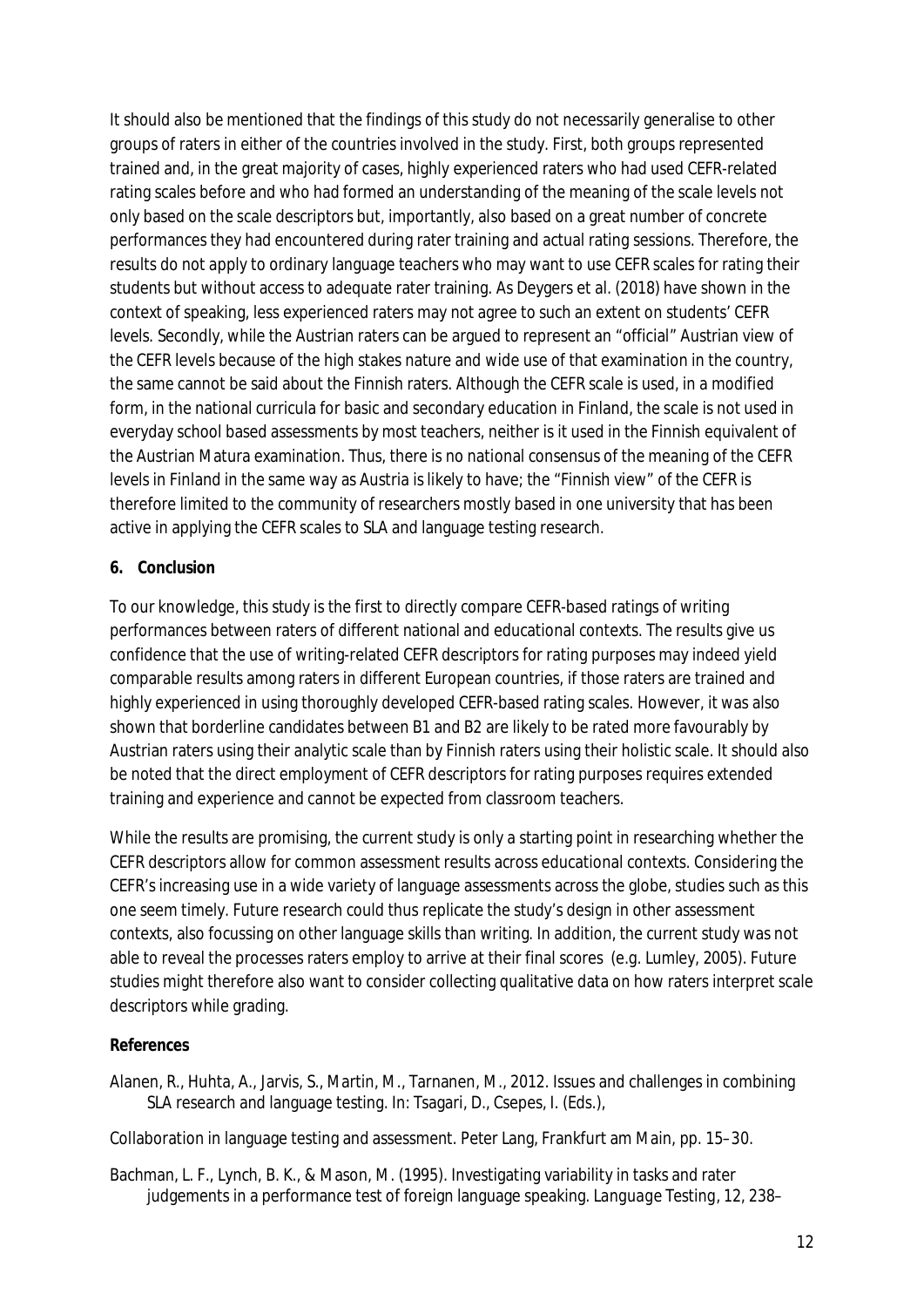257.

- Bates, D., Maechler, M., Bolker, B., Walker, S. (2015). Fitting linear mixed-effects models using lme4. *Journal of Statistical Software, 67*(1), 1-48. doi:10.18637/jss.v067.i01.
- Brindley, G. (1998). Describing language development? Rating scales and SLA. In L. F. Bachman & A. D. Cohen (Eds.), *Interfaces between second language acquisition and language testing research* (pp. 112–140). Cambridge: Cambridge University Press.
- Bundesinstitut für Bildungsforschung Innovation & Entwicklung des österreichischen Schulwesens. (2014). *Assessment scale B2 and guidelines*. Vienna, Austria. Retrieved from https://www.srdp.at/downloads/?tx\_solr%5Bfilter%5D%5B1%5D=subject%253A%252FLebende %2BFremdsprachen&tx\_solr%5Bfilter%5D%5B0%5D=documentType%253A%252FBegleitmateri alien%252FRichtlinien%252C%2BKonzepte%2B%2526%2BModelle
- Bundesministerium für Bildung. (2015). Hilfsskala 1 für schriftliche Überprüfungen mit gleicher Gewichtung der Aufgabenbereiche. Vienna, Austria. Retrieved from https://www.bmb.gv.at/schulen/unterricht/ba/reifepruefung\_ahs\_mslf\_lf.html
- Bundesministerium für Bildung und Frauen. (2013). *Leitfaden zur Erstellung von Schularbeiten in der Sekundarstufe 2 – AHS*. Vienna, Austria. Retrieved from https://www.bmb.gv.at/schulen/unterricht/ba/reifepr\_ahs\_mslf\_lf.pdf?5te96f
- Carlsen, C. H. (2010). Discourse connectives across CEFR-levels: A corpus based study. In I. Bartning, M. Martin, & I. Vedder (Eds.), *Communicative proficiency and linguistic development: Intersections between SLA and language testing research.* EUROSLA Monograph Series, 1. 191- 209. http://eurosla.org/monographs/EM01/EM01home.html.
- Carlsen, C. H. (2012). Proficiency level a fuzzy variable in computer learner corpora. *Applied Linguistics*, *33*, 161–183.
- Congdon, P. J., & McQueen, J. (2000). The stability of rater severity in large-scale assessment programs. *Journal of Educational Measurement*, *37*, 163–178.
- Council of Europe. (2001). *Common European framework of reference for languages: Learning, teaching, assessment*. Cambridge: Cambridge University Press.
- Council of Europe. (2006). *Survey on the use of the Common European Framework of Reference for Languages (CEFR). Synthesis of results.* Strasbourg, France: Council of Europe. Retrieved from http://www.coe.int/T/DG4/Linguistic/Source/Surveyresults.pdf
- Cumming, A., Kantor, R., & Powers, D. E. (2001). *Scoring TOEFL essays and TOEFL 2000 prototype writing tasks: An investigation into raters' decision making and development of a preliminary analytic framework (TOEFL Monograph Series, MS-22)*. Princeton, NJ.
- Deygers, B., & Van Gorp, K. (2015). Determining the scoring validity of a co-constructed CEFR-based rating scale. *Language Testing*, *32*(4), 521–541.
- Deygers, B., Van Gorp, K., & Demeester, T. (2018). The B2 level and the dream of a common standard. *Language Assessment Quarterly, 15*(1), 44–58. http://doi.org/10.1080/15434303.2017.1421955
- Deygers, B., Zeidler, B., Vilcu, D., & Carlsen, C. H. (2017). One framework to unite them all? Use of the CEFR in European university entrance policies. *Language Assessment Quarterly*. Advance online publication. http://doi.org/10.1080/15434303.2016.1261350
- Eberharter, K., Kremmel, B., Holzknecht, F., 2018. Evaluating the effectiveness of a training program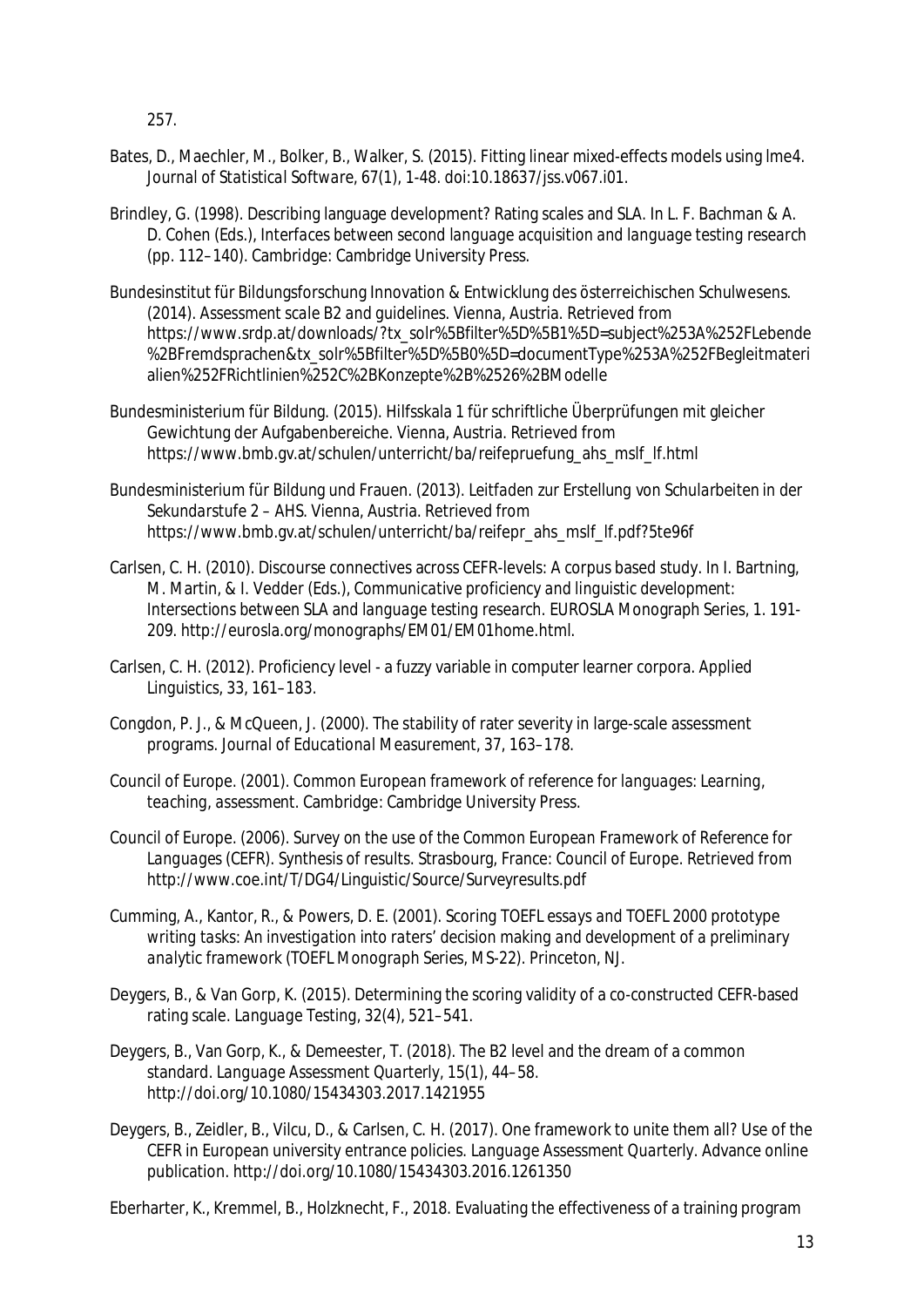for double-raters (in press). Sigott, G. (Ed.), Language testing in Austria: Taking stock (Sprachtesten in Österreich: Eine Bestandsaufnahme). Peter Lang.

Eckes, T. (2005). Examining rater effects in TestDaF writing and speaking performance assessments: A Many-Facet Rasch Analysis. *Language Assessment Quarterly*, *2*(3), 197–221. http://doi.org/10.1207/s15434311laq0203

- Eckes, T. (2008). *Rater types in writing performance assessments: A classification approach to rater variability*. *Language Testing* (Vol. 25).<http://doi.org/10.1177/0265532207086780>
- Engelhard, G., Jr. (1992). The measurement of writing competence with a many-faceted Rasch model. Applied Measurement in Education, 5, 171-191.
- Engelhard, G. J. (1994). Examining rater errors in the assessment of written composition with a Many-Faceted Rasch model. *Journal of Educational Measurement*, *31*, 93–112.
- Engelhard, G. J., & Myford, C. M. (2003). *Monitoring faculty consultant performance in the Advanced Placement English Literature and Composition Program with a Many-Faceted Rasch model (College Board Research Report No. 2003–1)*. New York: College Entrance Examination Board.
- European Commission. (2012). *First European survey on language competencies: Final report*. Luxembourg: Publications office of the European Union. Retrieved from http://ec.europa.eu/dgs/education\_culture/repository/languages/policy/strategicframework/documents/language-survey-final-report\_en.pdf
- Finnish National Board of Education (2003). *National Core Curriculum for Upper Secondary Schools 2003.* Helsinki.
- Goodreau, S. (2007). Advances in exponential random graph (p\*) models applied to a large social network. *Social Networks*, *29*, 231–248.
- Harsch, C. (2017). Proficiency. *ELT Journal*, 71(2), 250-253. http://doi.org/10.1093/elt/ccw067
- Harsch, C., & Martin, G. (2012). Adapting CEF-descriptors for rating purposes: Validation by a combined rater training and scale revision approach. *Assessing Writing*, *17*(4), 228–250.
- Holzknecht, F., Kremmel, B., Konzett, C., Eberharter, K., Konrad, E., Spöttl, C., 2018. Potentials and challenges of teacher involvement in rating scale design for high-stakes exams (in press). Xerri, D., Vella Briffa, P. (Eds.), Teacher involvement in high stakes language testing. Springer.
- Huhta, A., Alanen, R., Tarnanen, M., Martin, M., Hirvela, T., 2014. Assessing learners' writing skills in a SLA study: Validating the rating process across tasks, scales and languages. Language Testing 31 (3), 307–328. https://doi.org/10.1177/0265532214526176.
- Hunter, D., Jones, R. M., & Randhawa, B. S. (1996). The Use of holistic versus analytic scoring for large-scale assessment of writing. *The Canadian Journal of Program Evaluation*, *11*(2), 61–85. Retrieved from http://www.eric.ed.gov/ERICWebPortal/recordDetail?accno=EJ543798
- Hunter, D. R., Handcock, M. S., Butts, C. T., Goodreau, S. M., & Morris, M. (2008). ergm: A package to fit, simulate and diagnose exponential-family models for networks. *Journal of Statistical Software*, *24*(3), 1–29.
- Isaacs, T., & Thomson, R. I. (2013). Rater experience, rating scale length, and judgments of L2 pronunciation: Revisiting research conventions. *Language Assessment Quarterly*, *10*(2), 135– 159. http://doi.org/10.1080/15434303.2013.769545
- Jones, N., & Saville, N. (2009). European language policy: Assessment, learning, and the CEFR. *Annual*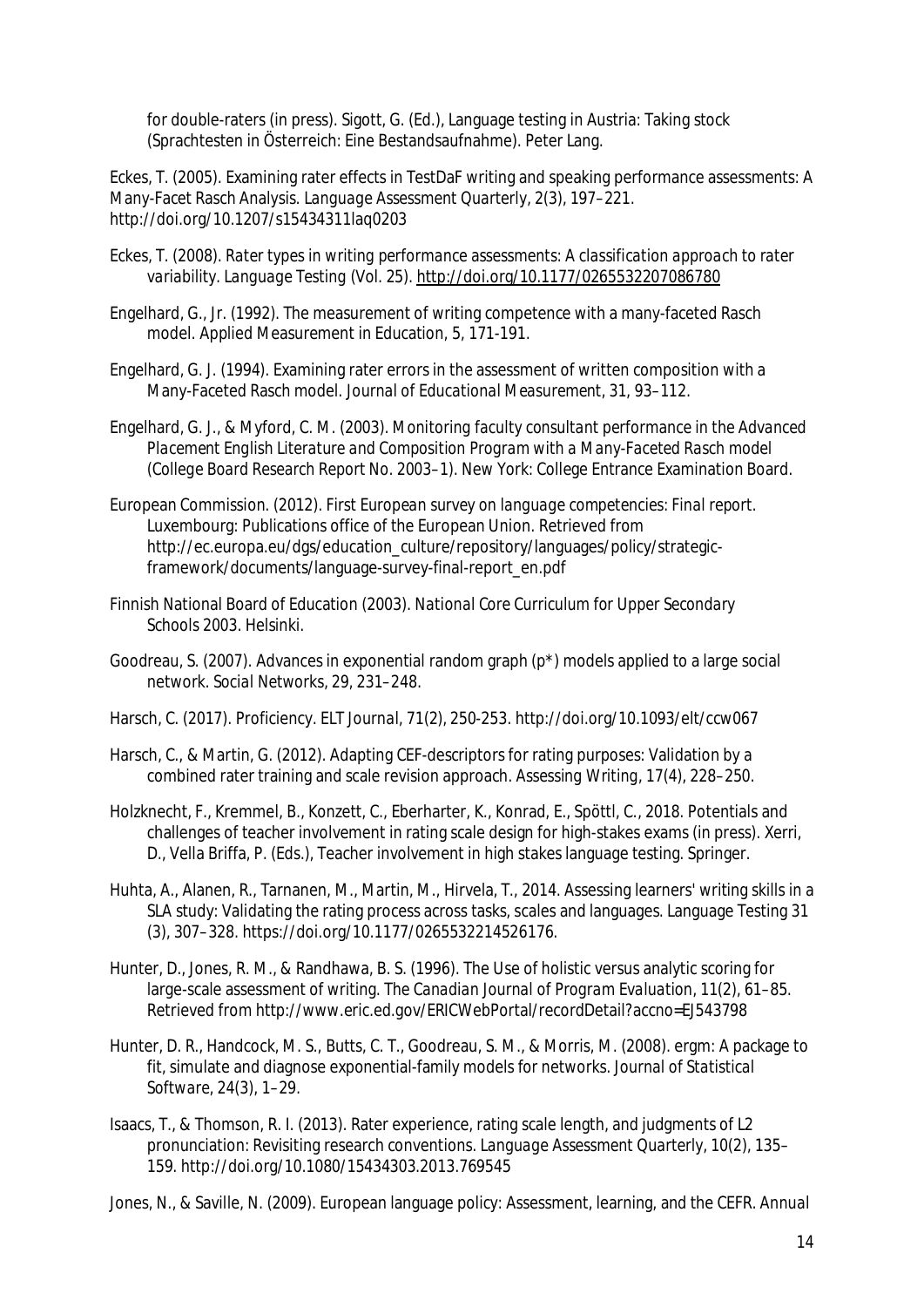*Review of Applied Linguistics*, *29*(2009), 51–63. http://doi.org/10.1017/S0267190509090059

- Kirk, R. E. (1996). Practical significance: A concept whose time has come. *Educational and Psychological Measurement*, *56*(5), 746–759.
- Knoch, U. (2009). Diagnostic assessment of writing: A comparison of two rating scales. *Language Testing*, *26*(2), 275–304.<http://doi.org/10.1177/0265532208101008>
- Lamprianou, I., 2004. Application of single-level and multi-level Rasch models using the lme4 package. Journal of Applied Measurement 14 (1), 79–90.
- Lamprianou, I., 2006. The stability of marker characteristics across tests of the same subject and across subjects. Journal of Applied Measurement 7 (2), 192–200.
- Lamprianou, I., 2008. High stakes tests with self-selected essay questions: Addressing issues of fairness. International Journal of Testing 18 (1), 55–89.
- Lamprianou, I., Boyle, B., 2004. Accuracy of measurement in the context of mathematics national curriculum tests in England for ethnic minority pupils and pupils who speak English as an additional language. Journal of Educational Measurement 41 (3), 239–260.

Linacre J.M. (1994). *Many-Facet Rasch Measurement*. 2nd Ed. Chicago: MESA Press

- Little, D. (2007). The Common European Framework of Reference for Languages: Perspectives on the making of supranational language education policy. *The Modern Language Journal*, *91*(4), 645– 653.
- Lumley, T. (2005). *Assessing second language writing: The rater's perspective*. Frankfurt am Main: Peter Lang.
- Lumley, T., & McNamara, T. (1995). Rater characteristics and rater bias: Implications for training. *Language Testing*, *12*, 54–71.
- Lunz M.E., Wright, B.D., & Linacre, J.M. (1990). Measuring the impact of judge severity on examination scores. Applied Measurement in Education, 3(4), 331-345.
- Mair, P., Hatzinger, R., & Maier M. J. (2016). *eRm: Extended Rasch Modeling*. 0.15-7. http://erm.rforge.r-project.org/
- Martyniuk, W., & Noijons, J. (2007). *Executive summary of results of a survey on the use of the CEFR at national level in the Council of Europe Member States*. Strasbourg, France: Council of Europe. Retrieved from [http://www.coe.int/T/DG4/Linguistic/Source/Survey\\_CEFR\\_2007\\_EN.doc](http://www.coe.int/T/DG4/Linguistic/Source/Survey_CEFR_2007_EN.doc)
- R Core Team (2017). *R: A language and environment for statistical computing*. R Foundation for Statistical Computing, Vienna, Austria. URL [https://www.R-project.org/](https://www.r-project.org/)
- Rasch, G. (1960). Probabilistic models for some intelligence and attainment tests. Copenhagen: Denmarks Paedagogiske Institut.
- Robins, G., Pattison, P., Kalish, Y., & Lusher, D. (2007). An introduction to exponential random graph (p\*) models for social networks. *Social Networks*, *29*, 173–191.
- Robitzsch, A., Kiefer, T., & Wu, M. (2017). *TAM: Test analysis modules*. R package version 2.8-21 https://CRAN.R-project.org/package=TAM
- Schoonen, R. (2005). Generalizability of writing scores: An application of structural equation modeling. *Language Testing*, *22*, 1–30.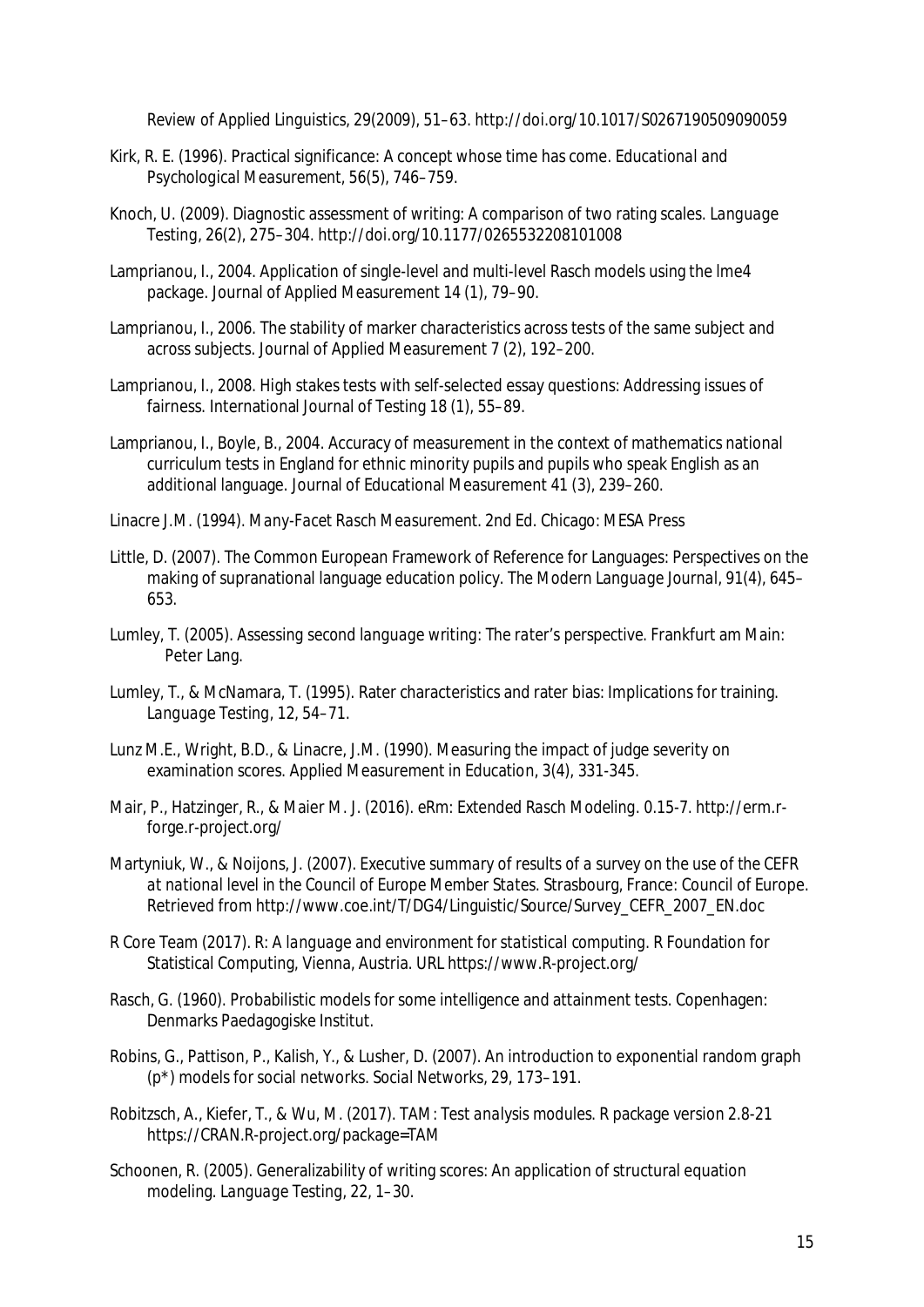Scott, J. (1988). Social Network Analysis. *Sociology*, *22*(1), 109–127.

- Spöttl, C., Kremmel, B., Holzknecht, F., Alderson, J.C., 2016. Evaluating the achievements and challenges in reforming a national language exam: The reform team's perspective. Papers in Language Testing and Assessment 5 (1), 1–22.
- Tarnanen, M., Huhta, A., 2008. Interaction of language policy and assessment in Finland. Current Issues in Language Planning 9 (3), 262–281.
- Upshur, J. A., & Turner, C. E. (1995). Constructing rating scales for second language tests. *ELT Journal*, *49*(1), 3–12.
- Watson Todd, R., Thienpermpool, P., & Keyuravong, S. (2004). Measuring the coherence of writing using topic-based analysis. *Assessing Writing*, *9*, 85–104.

Weigle, S. C. (1998). Using FACETS to model rater training effects. *Language Testing*, *15*, 263–287.

Wright, B. D., & Stone, M. H. (1979). Best Test Design Rasch Measurement. Chicago, IL Mesa Press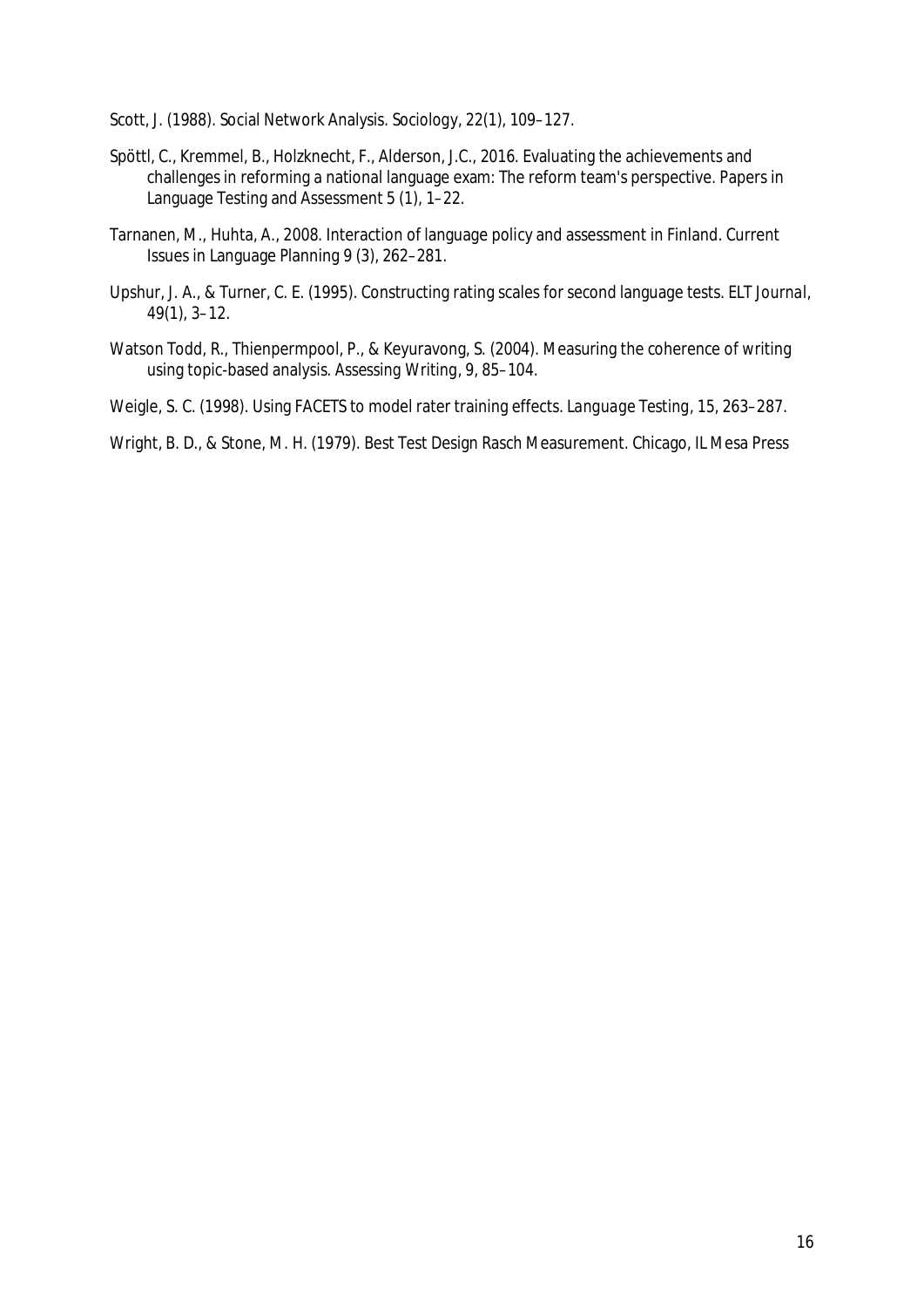## **Appendix**

**A. The tasks used in the study** (the tasks were translated into German for the participants)

## Task 1:

Your parents have ordered a computer game OR a piece of clothing (you can choose which product) for you from a British internet store. When you get the game you notice that it doesn't work properly (OR if you chose a piece of clothing, you notice that there is something wrong about it). You get upset and decide to write an email message to the internet store. In the message, say

- who you are
- what your parents ordered
- why you are unhappy (mention at least two defects/problems)
- how you would like them to take care of the matter
- give your contact information

Remember to **begin** and **end** the message appropriately. Write **in English** in clear characters in the space below.

#### Task 2:

You have read an argument in a newspaper where somebody says that **students should not be allowed to bring mobiles phones to school**. You decide to send your opinion on this issue to the letters to the editor column of the newspaper. Write your letter below. Say whether you agree or disagree with the argument you read in the newspaper and give reasons for your opinion.

Write **in English** in clear characters in the space below. Write around **100 words**.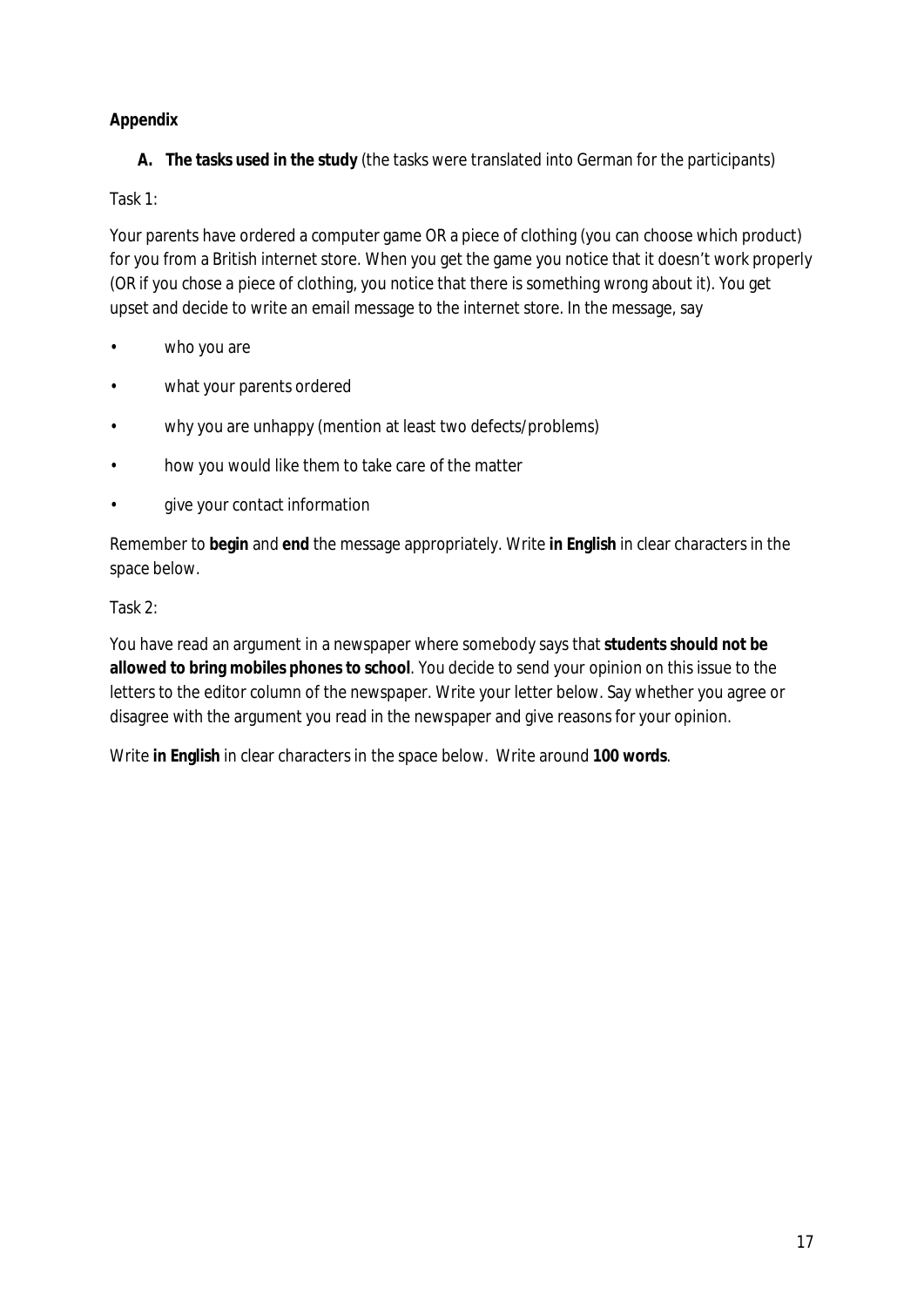|                 | $\overline{2}$ | 3              | 4  | 5  | 6                     |           | 8         | 9         | 10        | Total |
|-----------------|----------------|----------------|----|----|-----------------------|-----------|-----------|-----------|-----------|-------|
| Austrian raters |                |                |    |    |                       |           |           |           |           |       |
| R <sub>1</sub>  | ◀              | $\overline{2}$ | 6  | 8  | 9                     | 7         | 11        | 14        | 2         | 60    |
| R <sub>2</sub>  | $\Omega$       | 0              | 6  | 11 | 5                     | 13        | 16        | 3         | 1         | 55    |
| R3              | $\Omega$       | 0              | 2  | 8  | 23                    | 13        | 8         | 3         | 3         | 60    |
| R4              | 0              |                | っ  | 5  | 19                    | 14        | 13        | 5         |           | 60    |
| R <sub>5</sub>  | 0              | ◀              | 4  | 3  | 18                    | 12        | 12        | 4         | 6         | 60    |
| R6              | ⊣              | າ              | 4  |    | 12                    | 12        | 12        | 8         | 2         | 60    |
|                 |                |                |    |    | <b>Finnish raters</b> |           |           |           |           |       |
| R7              | 6              | 53             | 36 | 5  | 0                     | <b>NA</b> | <b>NA</b> | <b>NA</b> | <b>NA</b> | 100   |
| R <sub>8</sub>  | 8              | 44             | 40 | 6  | 2                     | ΝA        | ΝA        | <b>NA</b> | ΝA        | 100   |
| R9              | 8              | 46             | 44 | 2  | 0                     | ΝA        | ΝA        | <b>NA</b> | ΝA        | 100   |

#### **B. The distribution of ratings per rater**

Note: For the Austrian raters, the columns refer to the bands on the Austrian scale (2-10), so rater 1 awarded band 2 once, band 3 twice, band 4 six times etc. For the Finnish raters, the columns refer to the CEFR scores (2=A2, 3=B1, 4=B2, 5=C1, 6=C2), so rater 7 awarded A2 six times, B1 53 times, B2 36 times etc.

| <b>U. THE HUITIDE OF COMMON SCIPICS RACCO DY CACH DAIL OF RACCISTOR TASK T</b> |        |                    |        |        |                    |        |                    |                    |        |
|--------------------------------------------------------------------------------|--------|--------------------|--------|--------|--------------------|--------|--------------------|--------------------|--------|
|                                                                                | Rater1 | Rater <sub>2</sub> | Rater3 | Rater4 | Rater <sub>5</sub> | Rater6 | Rater <sub>7</sub> | Rater <sub>8</sub> | Rater9 |
| Rater1                                                                         |        | 20                 | 20     | 20     | 10                 | 20     | 30                 | 30                 | 30     |
| Rater <sub>2</sub>                                                             | 20     |                    | 10     | 20     | 20                 | 20     | 30                 | 30                 | 30     |
| Rater <sub>3</sub>                                                             | 20     | 10                 |        | 20     | 20                 | 20     | 30                 | 30                 | 30     |
| Rater4                                                                         | 20     | 20                 | 20     |        | 20                 | 10     | 30                 | 30                 | 30     |
| Rater <sub>5</sub>                                                             | 10     |                    | 20     | 20     |                    | 20     | 30                 | 30                 | 30     |

**Rater9** 30 30 30 30 30 30 50 50

**Rater6** 20 20 20 10 20 30 30 30 **Rater7** 30 30 30 30 30 30 50 50 **Rater8** 30 30 30 30 30 30 50 50

**C. The number of common scripts rated by each pair of raters for Task 1**

Note: The corresponding table for Task 2 is similar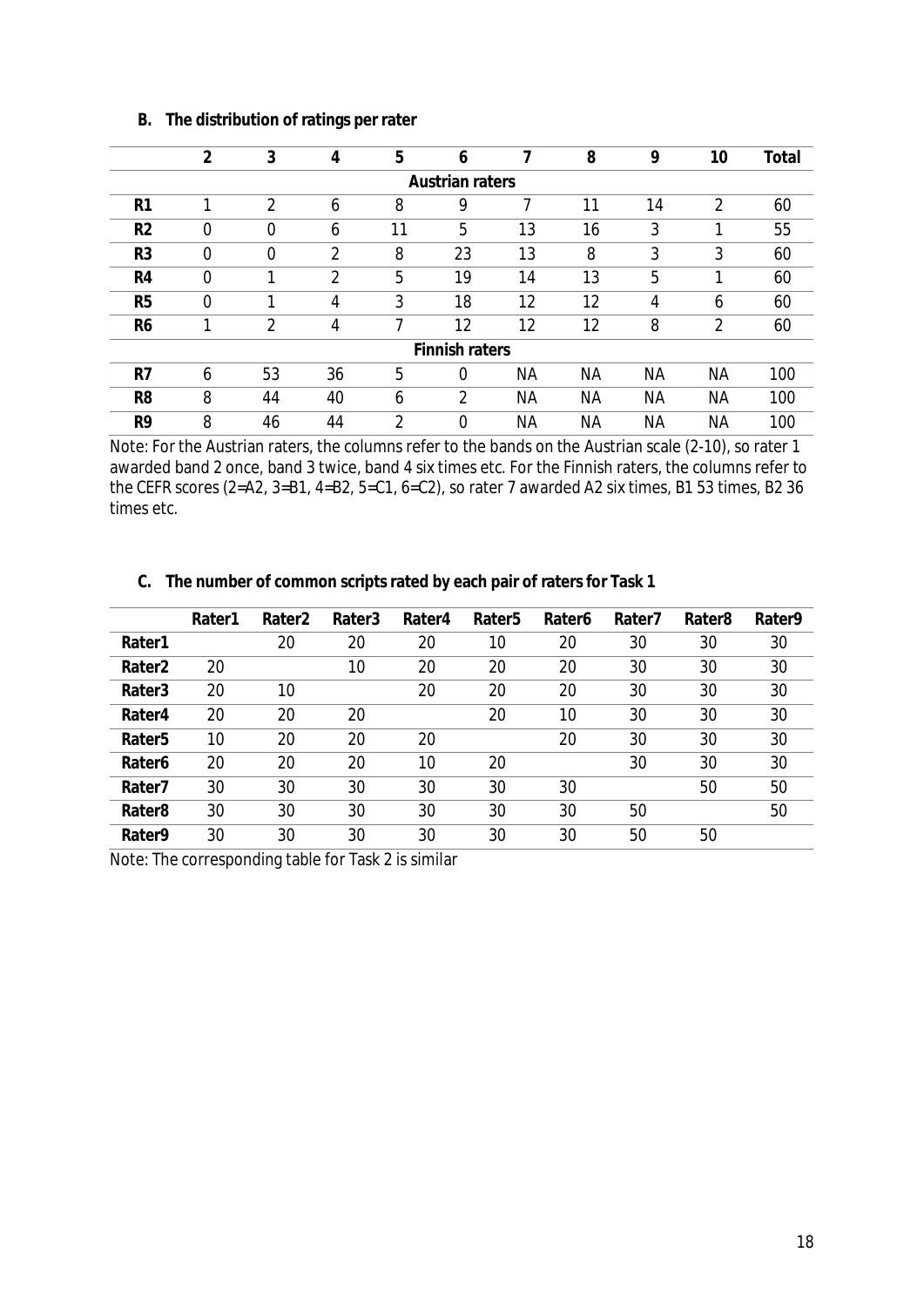|                               | below B <sub>2</sub> | B <sub>2</sub> and above | Total | Outliers low* | Outliers high* |
|-------------------------------|----------------------|--------------------------|-------|---------------|----------------|
|                               |                      |                          |       |               |                |
| <b>Finnish holistic CEFR</b>  | 79                   | 71                       | 150   | N.A.          | N.A.           |
| ratings                       | 52.7%                | 47.3%                    | 100 % |               |                |
| Austrian scale ratings        | 65                   | 110                      | 175   | 5/113         | 13/113         |
| $(cut-off 24)$                | 37.1%                | 62.9%                    | 100%  | 4.4 %         | 11.5%          |
| Austrian scale ratings        | 75                   | 100                      | 175   | 6/113         | 10/113         |
| $(cut-off 25)$                | 42.9%                | 57.1%                    | 100 % | 5.3%          | 8.8%           |
| Austrian scale ratings        | 86                   | 89                       | 175   | 7/113         | 6/113          |
| (cut-off 26)                  | 49.1%                | 50.9%                    | 100 % | 6.2%          | 5.3%           |
| Austrian scale ratings        | 95                   | 80                       | 175   | 8/113         | 3/113          |
| (cut-off 27)                  | 54.3%                | 45.7%                    | 100 % | 7.1%          | 2.7%           |
| <b>Austrian holistic CEFR</b> | 69                   | 106                      | 175   | 7/117         | 10/117         |
| ratings                       | 39.4%                | 60.6%                    | 100%  | 6.0%          | 8.5%           |

**D. The total number of ratings below B2/at B2 and above for Task 1 with outliers**

note: 5 ratings were missing for the Austrian raters

\*Outliers refer to the number of Austrian ratings for candidates which were rated at B2 or above by all three Finnish raters but below B2 by the Austrian raters (Outliers low), and vice versa (Outliers high) (32 cases out of 50, whereby in 17 cases all Finnish raters awarded B1 and in 15 cases all of them awarded B2)

**E. The total number of ratings below B2/at B2 and above for Task 2 with outliers**

|                               | B1 and below | B <sub>2</sub> and above | Total | Outliers low* | Outliers high* |
|-------------------------------|--------------|--------------------------|-------|---------------|----------------|
|                               |              |                          |       |               |                |
| Finnish holistic CEFR         | 86           | 64                       | 150   | N.A.          | N.A.           |
| ratings                       | 57.3%        | 42.7%                    | 100 % |               |                |
| Austrian scale ratings        | 59           | 121                      | 180   | 1/96          | 16/96          |
| $(cut-off 24)$                | 32.8%        | 67.2%                    | 100 % | 1.0%          | 16.7%          |
| Austrian scale ratings        | 71           | 109                      | 180   | 2/96          | 14/96          |
| (cut-off 25)                  | 39.4%        | 60.6%                    | 100 % | 2.1%          | 14.6%          |
| Austrian scale ratings        | 79           | 101                      | 180   | 3/96          | 14/96          |
| $(cut-off 26)$                | 43.9%        | 56.1%                    | 100 % | 3.1%          | 14.6%          |
| Austrian scale ratings        | 89           | 91                       | 180   | 5/96          | 11/96          |
| $(cut-off 27)$                | 49.4%        | 50.6%                    | 100 % | 5.2%          | 11.5%          |
| <b>Austrian holistic CEFR</b> | 59           | 121                      | 180   | 1/96          | 16/96          |
| ratings                       | 32.8%        | 67.2%                    | 100 % | 1.0%          | 16.7%          |

\*Outliers refer to the number of Austrian ratings for candidates which were rated at B2 or above by all three Finnish raters but below B2 by the Austrian raters (Outliers low), and vice versa (Outliers high) (28 cases out of 50, whereby in 18 cases all Finnish raters awarded B1 and in 10 cases all of them awarded B2)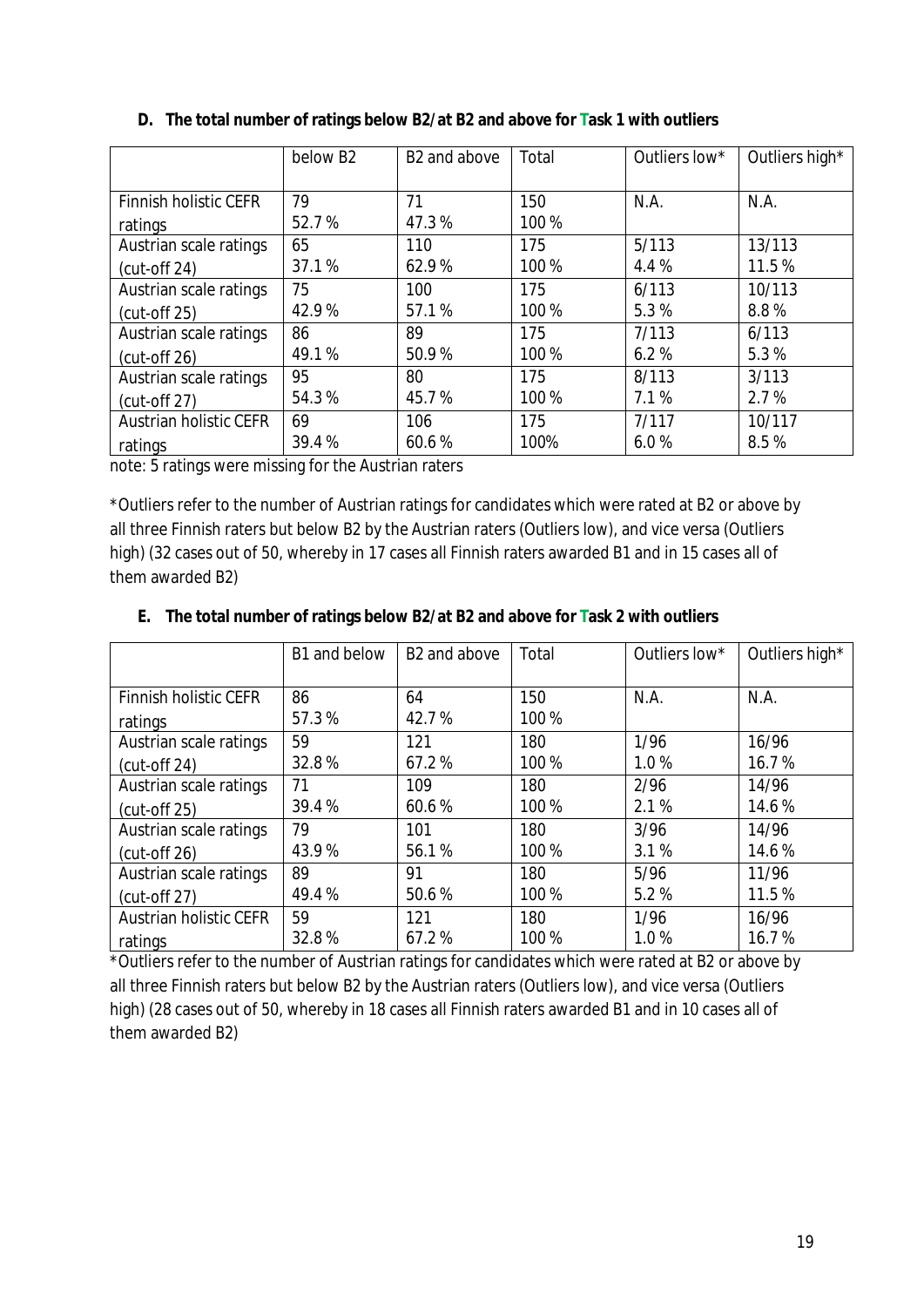| Rater          |                                       | Outfit |         | Outfit_t Outfit_p Infit |      | Infit_t | $Infit\_p$ |
|----------------|---------------------------------------|--------|---------|-------------------------|------|---------|------------|
| $\mathbf{1}$   | Austrian 0.84                         |        | $-0.07$ | 0.94                    | 0.77 | $-0.70$ | 0.49       |
| 2              |                                       | 1.31   | 0.51    | 0.61                    | 1.18 | 0.69    | 0.49       |
| 3              |                                       | 0.43   | $-0.36$ | 0.72                    | 0.69 | $-1.07$ | 0.28       |
| $\overline{4}$ |                                       | 0.99   | 0.30    | 0.76                    | 1.05 | 0.21    | 0.84       |
| 5              |                                       | 0.98   | 0.29    | 0.77                    | 1.01 | 0.09    | 0.93       |
| 6              |                                       | 0.67   | $-0.21$ | 0.84                    | 0.85 | $-0.51$ | 0.61       |
| $\overline{7}$ | Finnish                               | 0.87   | 0.02    | 0.99                    | 1.01 | 0.05    | 0.96       |
| 8              |                                       | 0.95   | 0.05    | 0.96                    | 1.01 | 0.05    | 0.96       |
| 9              |                                       | 0.87   | $-0.01$ | 0.99                    | 0.93 | $-0.37$ | 0.71       |
|                | $M = D + C$ $H = Q + T / C D Q Q Q A$ |        |         |                         |      |         |            |

**F. Task 1: Rater fit statistics (Analytic Austrian Scale, cut-off=24)**

Mean Rater Severity= -0.47 (SD=0.81); Mean Student Ability=0 (SD=2.56)

Expected A Priori (EAP) Reliability of student measures = 0.80

|  | G. Task 2: Rater fit statistics (Analytic Austrian Scale, cut-off=24) |  |
|--|-----------------------------------------------------------------------|--|
|--|-----------------------------------------------------------------------|--|

| Rater          |          | Outfit | Outfit_t | Outfit_p Infit |      | Infit_t | Infit_p |
|----------------|----------|--------|----------|----------------|------|---------|---------|
| 1              | Austrian | 0.48   | $-0.15$  | 0.88           | 0.75 | $-0.86$ | 0.39    |
| 2              |          | 0.84   | 0.07     | 0.95           | 1.01 | 0.06    | 0.95    |
| $\mathbf{3}$   |          | 0.66   | $-0.33$  | 0.74           | 0.84 | $-0.65$ | 0.52    |
| $\overline{4}$ |          | 0.47   | 0.10     | 0.92           | 0.78 | $-0.68$ | 0.50    |
| 5              |          | 1.93   | 0.85     | 0.39           | 1.22 | 0.78    | 0.44    |
| 6              |          | 1.05   | 0.30     | 0.76           | 1.07 | 0.28    | 0.78    |
| $\overline{7}$ | Finnish  | 0.71   | $-0.22$  | 0.82           | 0.92 | $-0.42$ | 0.68    |
| 8              |          | 1.03   | 0.20     | 0.84           | 1.09 | 0.45    | 0.65    |
| 9              |          | 0.93   | 0.02     | 0.98           | 1.02 | 0.14    | 0.89    |
|                |          |        |          |                |      |         |         |

Mean Rater Severity= -0.59 (SD=1.07); Mean Student Ability=0 (SD=2.52)

Expected A Priori (EAP) Reliability of student measures = 0.79

**H. Task 1: Rater fit statistics (Holistic Austrian scale)**

| Rater          |                                                                                                                                                                    | Outfit |         | Outfit_t Outfit_p Infit Infit_t Infit_p |      |         |      |  |
|----------------|--------------------------------------------------------------------------------------------------------------------------------------------------------------------|--------|---------|-----------------------------------------|------|---------|------|--|
| 1              | Austrian                                                                                                                                                           | 0.94   | 0.08    | 0.94                                    | 0.83 | $-0.47$ | 0.64 |  |
| 2              |                                                                                                                                                                    | 0.74   | 0.01    | 0.99                                    | 0.91 | $-0.27$ | 0.79 |  |
| $\mathfrak{Z}$ |                                                                                                                                                                    | 0.50   | $-0.16$ | 0.87                                    | 0.81 | $-0.61$ | 0.54 |  |
| $\overline{4}$ |                                                                                                                                                                    | 0.76   | 0.04    | 0.96                                    | 0.91 | $-0.25$ | 0.80 |  |
| 5              |                                                                                                                                                                    | 0.92   | 0.33    | 0.74                                    | 1.10 | 0.36    | 0.72 |  |
| 6              |                                                                                                                                                                    | 0.67   | $-0.11$ | 0.92                                    | 0.87 | $-0.40$ | 0.69 |  |
| $\overline{7}$ | Finnish                                                                                                                                                            | 0.85   | 0.03    | 0.97                                    | 1.01 | 0.06    | 0.96 |  |
| 8              |                                                                                                                                                                    | 0.98   | 0.14    | 0.89                                    | 1.06 | 0.32    | 0.75 |  |
| 9              |                                                                                                                                                                    | 0.95   | 0.08    | 0.94                                    | 0.92 | $-0.36$ | 0.72 |  |
|                | $M_{\text{max}}$ $D_{\text{max}}$ $C_{\text{max}}$ . $\Delta M$ $\Delta M$ $\Delta M$ $\Delta M$ $\Delta M$ $\Delta M$ $\Delta M$ $\Delta M$ $\Delta M$ $\Delta M$ |        |         |                                         |      |         |      |  |

Mean Rater Severity= -0.46 (SD=0.68); Mean Student Ability=0 (SD=2.86)

Expected A Priori (EAP) Reliability of student measures = 0.80